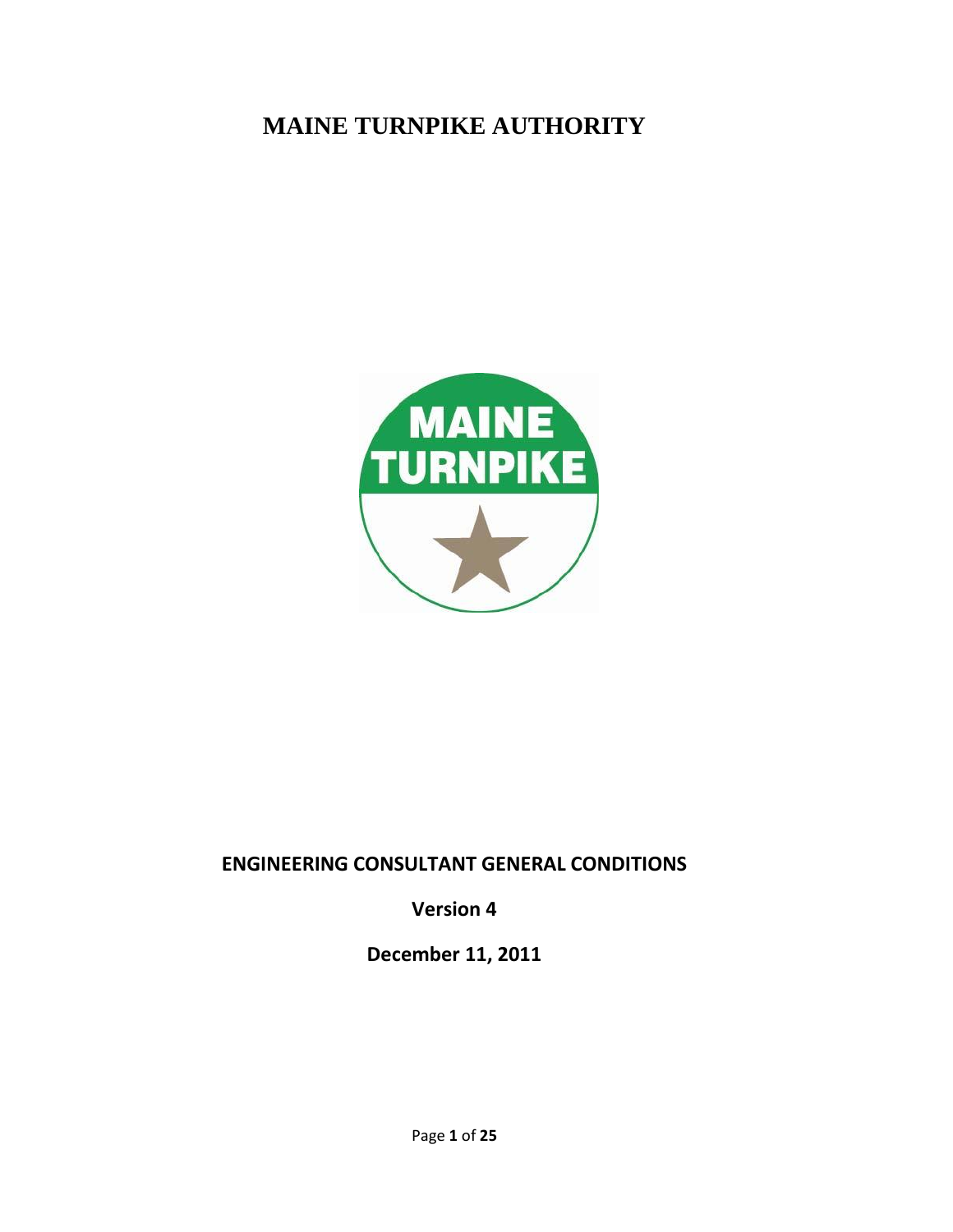## **TABLE OF CONTENTS**

**Page Number**

| <b>Agreement</b>                            | 3         |
|---------------------------------------------|-----------|
| <b>General Provisions</b>                   | 3         |
| <b>General Scope of Work</b>                | 4         |
| <b>Standards</b>                            | 4         |
| <b>Owner Responsibilities</b>               | 5         |
| <b>Consultant Responsibilities</b>          | $6-9$     |
| <b>Equal Opportunity &amp; Civil Rights</b> | <b>10</b> |
| <b>Sexual Harassment</b>                    | <b>10</b> |
| <b>Additional Services and Schedule</b>     | $10 - 11$ |
| <b>Compensation and Payments</b>            | 11-14     |
| <b>Amounts Due the Authority</b>            | 14        |
| <b>Indemnity and Insurance</b>              | 14-16     |
| <b>Safety and Incident Prevention</b>       | 17        |
| <b>Default, Termination or Suspension</b>   | 17-19     |
| <b>Claims and Disputes</b>                  | 19        |
| <b>Miscellaneous Provisions</b>             | $20 - 22$ |
| <b>Definitions / Abbreviations</b>          | 23-25     |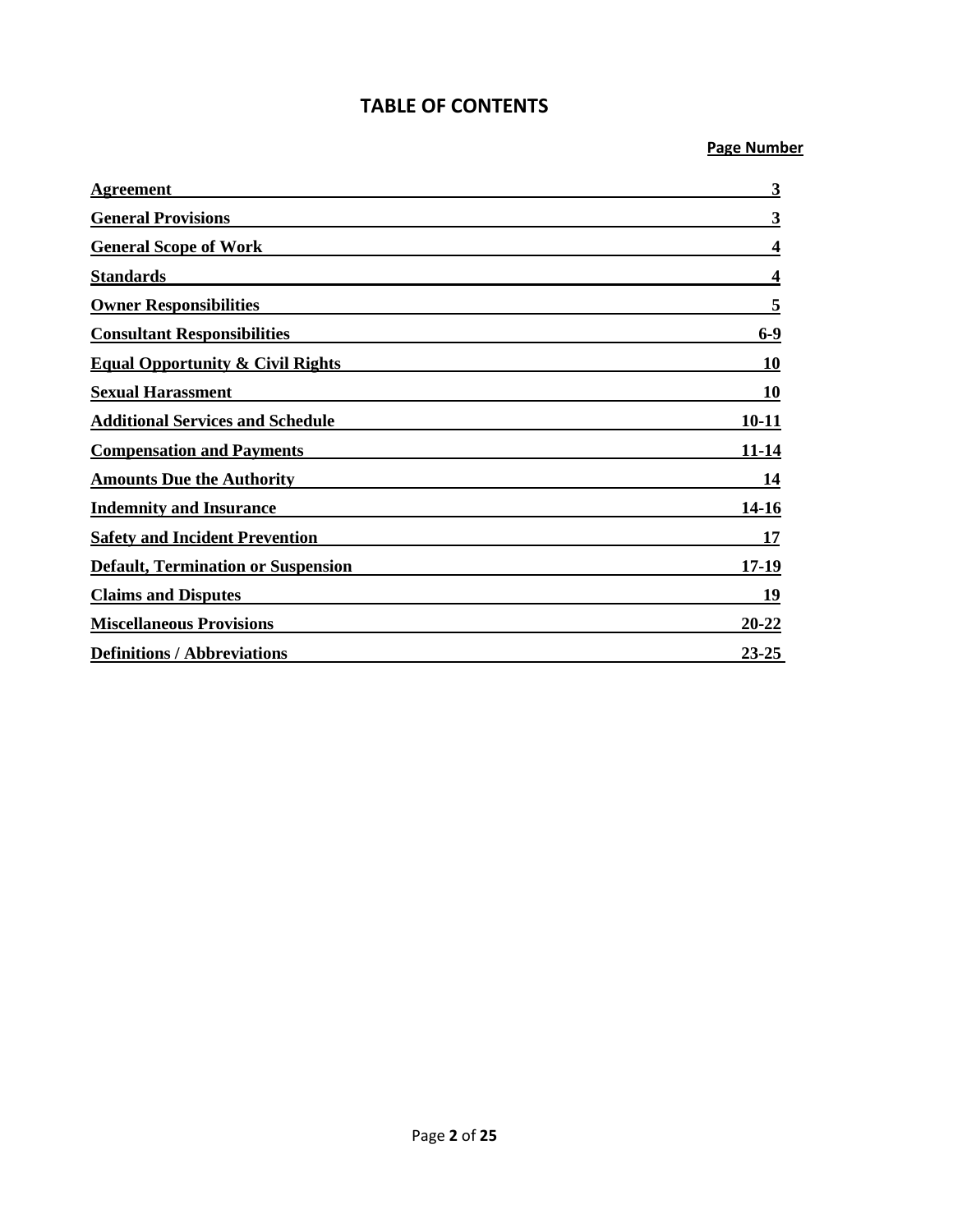### <span id="page-2-0"></span>**Agreement**

The Consultant shall furnish or provide the services assigned to it under subsequent Task/Project Orders and set forth in each respective Final Scope of Work thereto for the applicable Project or Program in accordance with these General Conditions and the Maine Turnpike Authority's (Authority's) requirements, as outlined in the Authority's executed Contract with Consultant therefore.

### <span id="page-2-1"></span>**General Provisions**

### **Representation by Authority**

By executing a Contract with a Consultant, the Authority's signatory represents that, to the best of their knowledge, the Consultant (or any of its representatives) has not been required, as a condition of obtaining or carrying out such Contract(s) to:

- a. employ or retain any firm or person, or
- b. pay or agree to pay any firm, person or organization any fee, contribution, donation, or consideration of any kind.

### **Representations by Consultant**

By signing a Contract with the Authority, the signatory represents that they are a duly authorized representative of the Consultant firm and represents that neither he/she nor the Consultant firm has (a) employed or retained for a commission, percentage, brokerage, contingent fee, or other consideration, any firm or person (other than a bona fide employee working solely for the Consultant) to solicit or secure the Contract and related contracts; (b) agreed, as an expressed or implied condition for obtaining such Contract, to employ or retain the services of any firm or person in connection with carrying out the Contract, or; (c) paid, or agreed to pay, to any firm, organization, or person (other than a bona fide employee working solely for the Consultant) any fee, contribution, donation, or consideration of any kind for, or in connection with, procuring or carrying out the Contract and any related contracts thereto.

By signing a Contract, the Consultant certifies to the best of its knowledge and belief, that it and its principals:

- a. Are not presently debarred, suspended, proposed for debarment, and declared ineligible or voluntarily excluded from bidding or working on contracts issued by any State of Maine government entity.
- b. Have not within three years of submitting the proposal for such Contract(s) been convicted of or had a civil judgment rendered against them for:
	- i. fraud or a criminal offense in connection with obtaining, attempting to obtain, or performing a federal, state or local government transaction or contract,
	- ii. violating Federal or State antitrust statutes or committing embezzlement, theft, forgery, bribery, falsification or destruction of records, making false statements, or receiving stolen property;
	- iii. are not presently indicted for or otherwise criminally or civilly charged by a governmental entity (Federal, State or local) with commission of any of the offenses enumerated in subsections i. and ii. of this subparagraph b of this certification; and
	- iv. have not within a 3-year period preceding this application or proposal had one or more federal, state or local government transactions terminated for cause or default.

### **Priority of Conflicting Contract Documents**

If the Consultant discovers any error, omissions, conflict, or discrepancy related to the Consultant Contract Documents applicable to a specific Task/Project Order thereunder that may significantly affect the cost, quality, conformity, or timeliness of Consultant's services, the Consultant must notify the Authority upon discovery or becoming aware thereof. The Parties agree that the following components of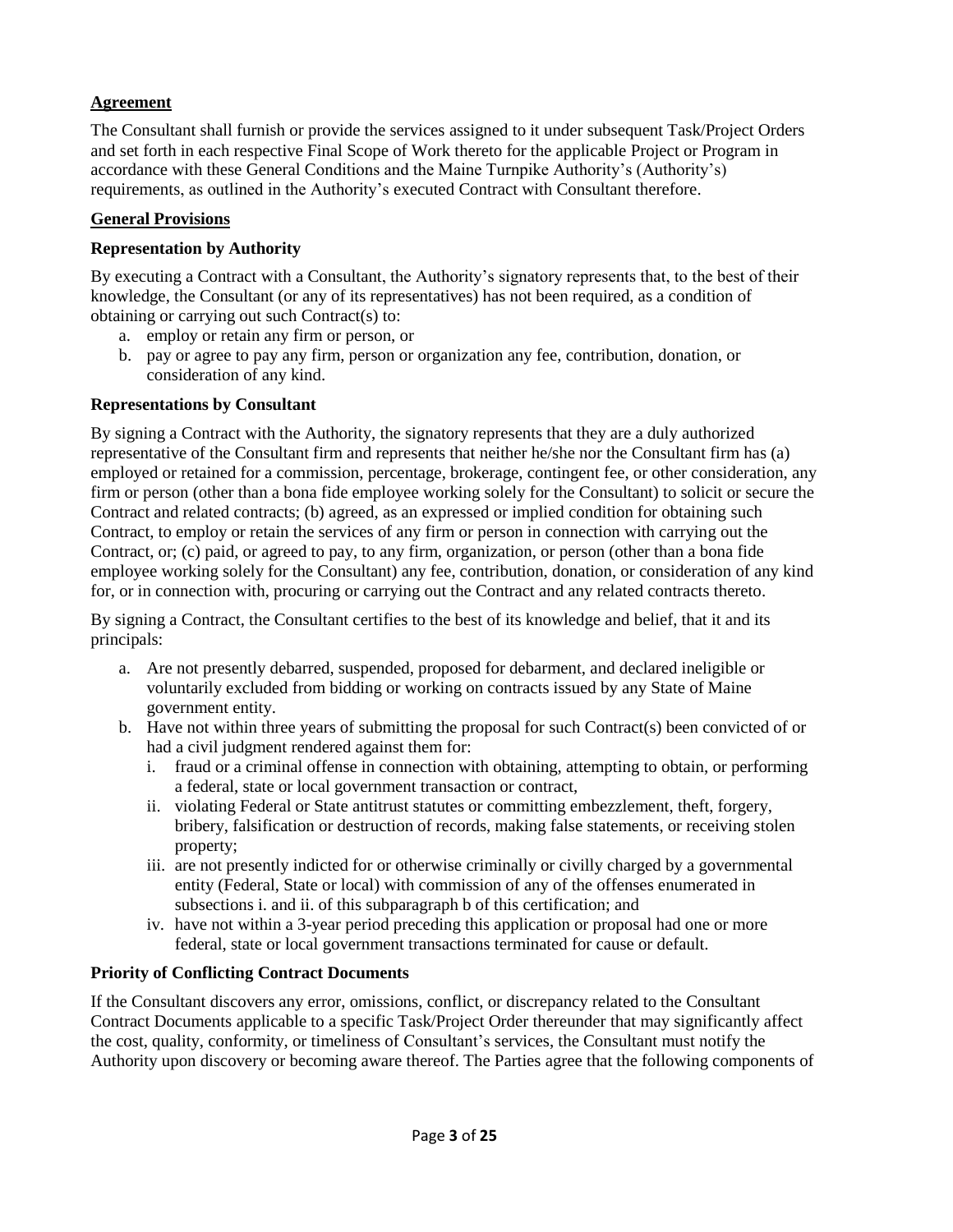the Contract Documents shall control in the following descending order of priority:

Task/Project Order Amendments (including the Final Scope of Work applicable thereto) Task/Project Order (including the Final Scope of Work applicable thereto) Contract Modifications **Contract** Engineering Consultant General Conditions

\*Note: Nothing in the Consultant's proposal can supersede the Engineering Consultant General Conditions if they conflict.

### <span id="page-3-0"></span>**General Scope of Work**

The Contracts are to be considered funded by tolls, unless expressly stated otherwise in the Contract Documents.

### <span id="page-3-1"></span>**Standards**

All work, to the extent applicable, shall conform to the appropriate, related, current editions of the following publications:

Maine Department of Transportation (or as modified by the Maine Turnpike Authority)

- a. MaineDOT Standard Details and Supplemental Standard Details (MTA has additional Standard Details that will be incorporated/provided when applicable)
- b. MaineDOT Standard Specifications with Interim Specifications amended by MTA General provisions and supplemented by a library of special provisions.
- c. MTA Project Development Process
- d. MaineDOT CADD Standards with MTA Border Sheets or Auto CADD equivalent. Consultant to provide with MTA approval.
- e. MaineDOT Bridge Design Manual
- f. MaineDOT Highway Design Guide
- g. MTA Survey Manual or Consultant to provide their own manual for review.
- h. MTA Right-of-way Policies and Procedures
- i. MaineDOT Utilities Policies and Procedures with exception to Federal requirements
- j. MaineDOT Construction Manual This is to be used as a guide only. MTA does not use federal funds; therefore, references to Federal requirement will be deleted. MTA reserves the right to add or delete items from this manual at anytime.
- k. MTA uses English System of Measurement
- l. MaineDOT Best Management Practices for Erosion and Sediment Control Changes noted in General Provisions, special provisions, and MTA standard details
- m. MaineDOT Format for Bridge Soils Reports
- n. MaineDOT Format for Highway Soils Reports
- o. MTA Electronic Data Standard

## AASHTO

- a. A Policy on Geometric Design of Highways and Streets
- b. LRFD Bridge Design Standards with Interim Specifications
- c. Standard Specifications for Highway Bridges with Interim Specifications
- d. Other Applicable AASHTO Standards and Guide Specifications

### Highway Research Board

- a. Highway Capacity Manual, SR 209
- U.S. Department of Transportation
	- a. Manual on Uniform Traffic Control Devices for Streets and Highways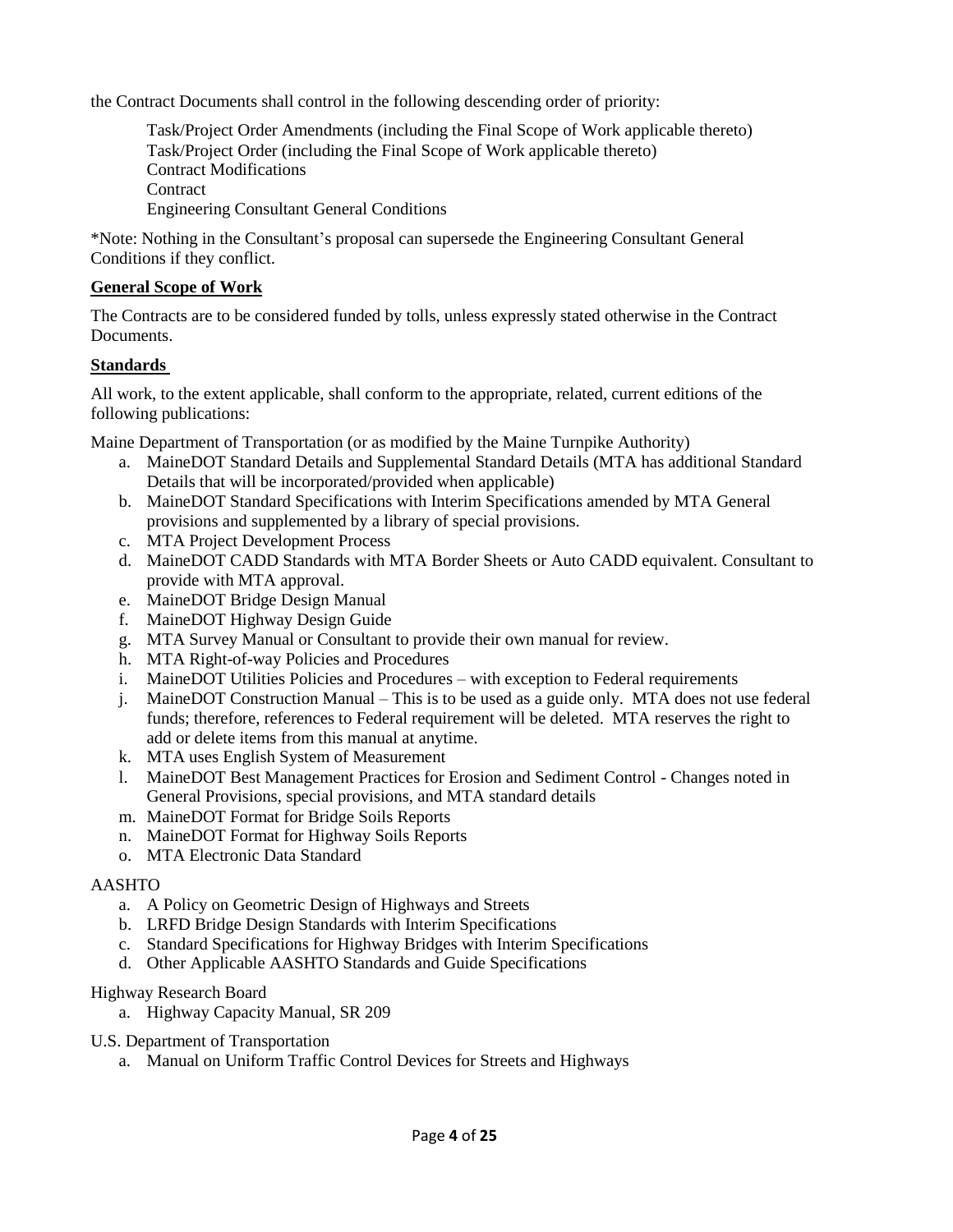b. Roadside Design Guide

<span id="page-4-0"></span>Deviations from any of those referenced design standards must be made, in writing, by the Authority.

### **Owner Responsibilities**

### **No Personal Liability**

The Authority's employees and other representatives act solely as representatives of the Authority when conducting and exercising authority granted to them under a Contract. Such persons have no liability either personally or as Authority employees to Consultant for the implementation of the Contract.

### **Notice to Proceed**

Following the execution of a Contract, the Consultant will be given a Notice to Proceed via a Task/Project Order. The Task/Project Order shall contain the applicable Final Scope of Work mutually agreed upon between the parties and applicable thereto and will be sent to the Consultant who may then commence the services represented thereby. In the case of a Task/Project Order for "on-call" services where the Consultant has a generic scope of work and the amount of effort required and specific tasks required are not defined in the task/project order, written authorization to proceed from the Authority representative for that discipline must be received before work can commence. The Consultant will not be compensated for any services performed before the fully-executed Task/Project Order is returned to the Authority.

### **Inform Consultant about Project Requirements**

The Authority shall provide all relevant criteria and information pertaining to Authority's requirements for the specific Project represented under each respective Task/Project Order which may include the following, or may ask the Consultant to ascertain, as part of the Project scope of work if information is needed but not yet available:

- a. Property descriptions.
- b. Zoning, deed and other land use restrictions.
- c. Property, boundary, easement, right-of-way and other special surveys or data.
- d. Planning Studies.
- e. Explorations of subsurface conditions, drawings of physical conditions, hydrographic surveys at or contiguous to the site.
- f. Environmental Assessments and other relevant environmental or cultural studies.
- g. Data or consultations as required for the Project.
- h. Coordination with other Authority Projects or other Agencies.

### **Accuracy**

The Consultant can rely on the information provided by the Authority. The Consultant is responsible for reviewing all such reports, data, and information and notifying the Authority of any error, omission, conflict, or discrepancy it becomes aware of.

### **Advise Consultant of Services of Other Consultants**

The Authority shall advise the Consultant of the identity and scope of services of any independent thirdparty consultants employed by the Authority providing services on the Project. The Authority Engineering Program Manager or designee will be responsible for coordinating the efforts of Engineering Consultants under contract with the Authority.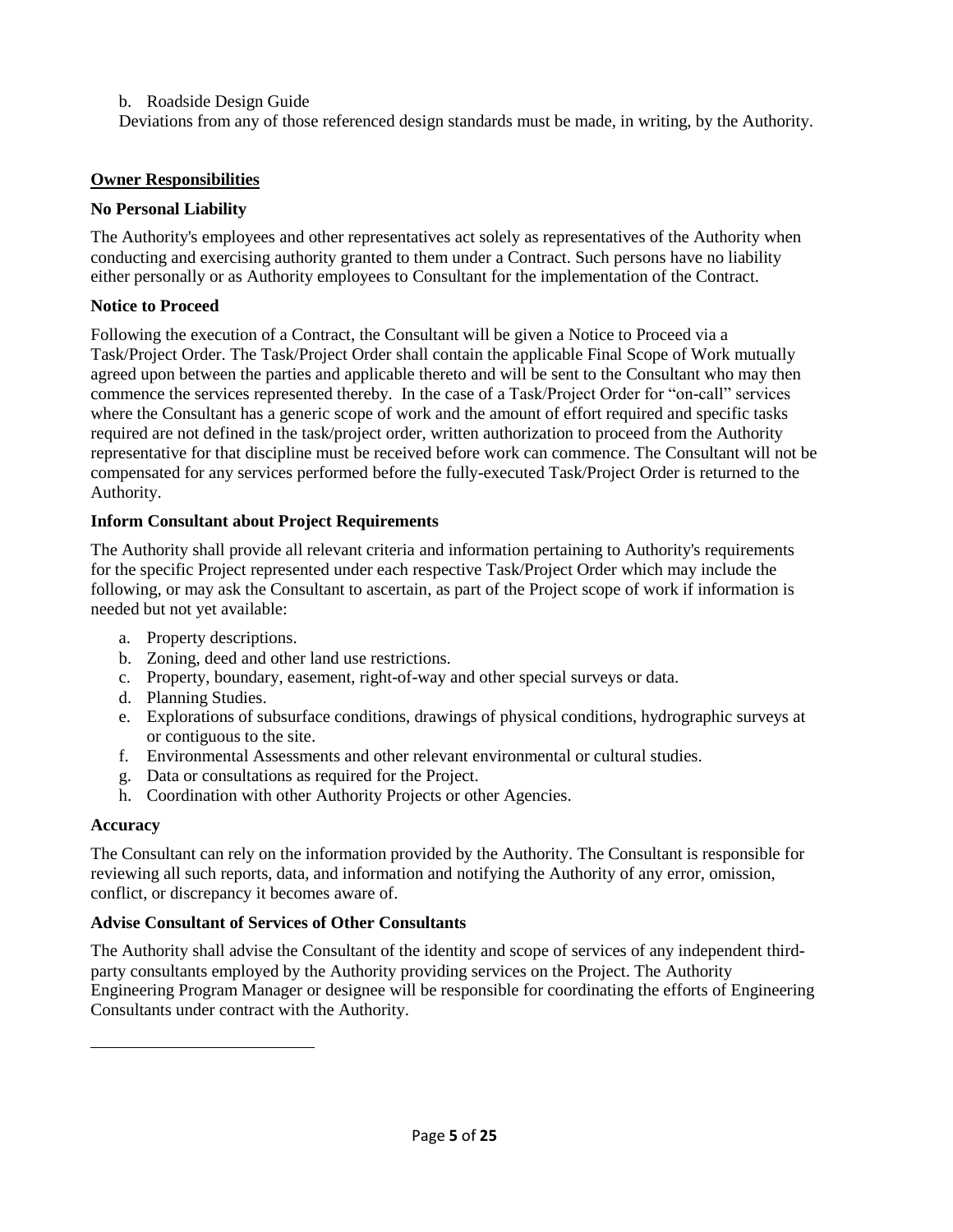### <span id="page-5-0"></span>**Consultant Responsibilities**

#### **Project Coordination and Management**

The Consultant will coordinate its activities with assigned Authority personnel throughout the course of a Contract. Early on, the Consultant will establish a means of coordinating and reporting its activities with the designated project liaison to ensure an expeditious exchange of information. The Consultant shall be responsible for providing an action plan to remedy and address any non-conforming or unacceptable services submitted to the MTA.

The Consultant's Managing Principal and Project Manager of any Task/Project Order shall not be removed from the project without prior written approval from the Authority's Chief Operations Officer or his representative. The Consultant shall also present for Authority approval the appropriate person to be assigned for the position vacated.

The Authority requests the Consultant to utilize recycled paper and print on both sides whenever feasible and appropriate with submission of progress prints, draft reports and documents, and for all correspondence related to the Consultant Contract or task/project order.

#### **Requirements for Registration of Designers**

Design services under a Contract regulated by Maine State Law shall be performed or reviewed, approved and stamped by an employee of the Consultant or Sub-consultant(s) who performed or supervised preparation of same and who has the appropriate registration or license governing the scope of services in the Contract.

Further, all plans, specifications, estimates, and data prepared by the Consultant shall be signed and sealed with a State of Maine seal by the Consultant's Licensed Professional Engineer, Landscape Architect, Geologist, Site Evaluator, Surveyor, Soil Scientist, Master Plumber or other professional, as applicable under Maine State Law and as interpreted by MTA.

### **Project Records**

The Consultant shall keep full, true and accurate records conforming to generally accepted accounting principles, of all cost incurred, time and expenses billed and compensation received under this Contract. The Consultant shall make all such materials available at all reasonable times and shall furnish copies thereof, if requested, at reasonable cost to the Authority, during the Contract period and for three years from the date of final payment under the Contract. The Authority shall have the right on an annual basis through its accountants or representatives to examine and audit all such records, including but not limited to internal consultant time sheets and expense statements, and all other documents that may be reasonably necessary from an auditors perspective to provide supporting data for such records, and the Consultant shall make all such records readily available for such annual examination without charge to the Authority.

The Consultant shall maintain a correspondence file which shall contain documentation of project progress as well as dates of all meetings, plan submissions, agreements, etc. with agencies or persons other than those of the Consultant. The Consultant shall keep records in such form as may be easily audited and in accordance with the Authority instruction. The employee's salary record shall show time spent on the services for all Contracts, except those entered into under a lump-sum based fee structure.

#### **Invoice Documentation**

Records of Consultant's costs pertinent to Consultant's compensation under a Contract shall be kept in accordance with generally accepted accounting practices. To the extent necessary to verify Consultant's charges or progress of scope, as applicable, and upon Authority's timely written request, copies of such records shall be made available to the Authority at its Portland, Maine office.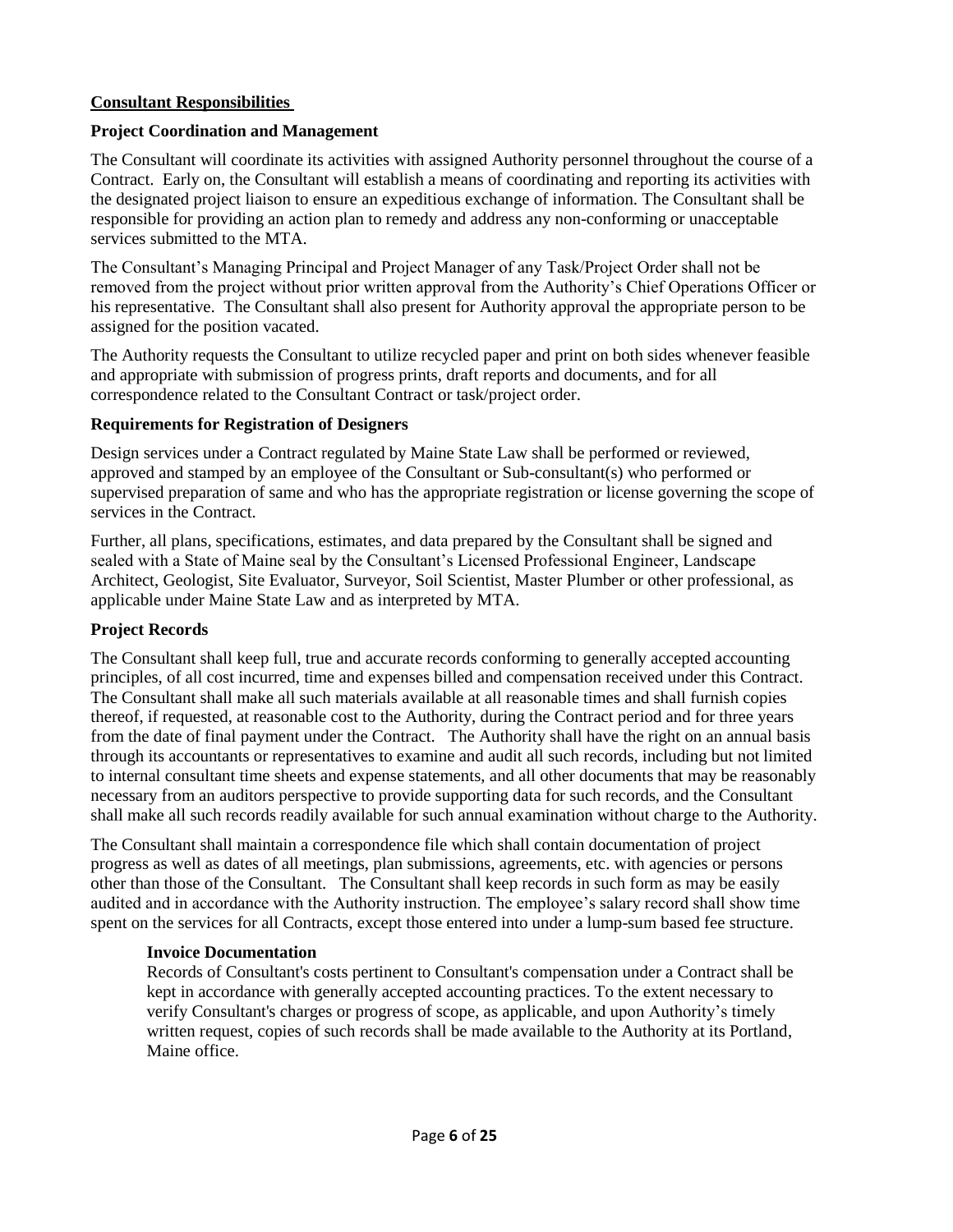### **Ownership of Documents** (**Deliverables/Intellectual Property)**

All project deliverables and work product shall be considered work for hire and the Authority shall possess sole ownership rights therein. Consultant agrees to execute any assignment of rights which the Authority may reasonably deem necessary to ensure the transfer of said ownership. Consultant shall retain an irrevocable, perpetual license to use said deliverables and work product for its own internal use and for the creation of other work, including work for other clients; provided that this material shall be treated as confidential and that no deliverable or work product created under this Contract shall be provided or disclosed to any third party without the Authority's express written permission, which shall not be unreasonably withheld. All project deliverables and work product, whether printed or electronic, shall, upon completion of the work or as requested, be filed with the Authority in a format and media acceptable to the Authority.

The Authority acknowledges the Consultant's deliverables and work product as instruments of professional service and agrees that if the Authority alters the Consultant's deliverables or work product or uses such work for purposes other than its original intended use, the Consultant shall not be held liable for any claim resulting from such use.

All original data furnished to the Consultant by the Authority shall be returned to the Authority in good order.

#### **Utility Coordination**

The Consultant shall make every reasonable effort to minimize the impact to existing utilities and also minimize lengths of relocated or proposed additional utilities.

#### **Sub-consultants and Outside Associates and Consultants**

A Consultant may not enter into a subcontract with a party unless that party is specifically identified in the Contract or respective Task/Project Order as a Sub-consultant. The Consultant must first notify the Authority's Engineering Program Manager or designee before retaining any other Sub-consultants. The Authority retains the right to reject the Sub-consultant, if the Authority has reasonable concerns about the Sub-consultant's ability to perform the services described.

#### **Consultant's Duties Regarding Sub-consultant(s)**

The Consultant is responsible for: a. Assuring that its Sub-consultant(s) has the skill and experience necessary to perform the work properly, and b. Coordinating and managing its Subconsultant(s) to achieve the intent of the Contract.

#### **Claims**

The Consultant agrees not to bring any claims for damages sought by its Sub-consultant(s) against the Authority and hereby indemnifies and holds the Authority harmless against any claims arising from its failure to coordinate and manage its Sub-consultants and from any and all claims or liabilities arising from services performed by its Sub-consultant consistent with the Indemnification provision hereinafter set forth in these General Conditions. Subcontracting does not alter the Consultant's obligations under a Contract.

#### **Flow Down**

All subcontracts of the Consultant, and all lower tier subcontracts, shall contain or reference all applicable provisions of the Contract and these Engineering Consultant General Conditions, including but not limited to all safety, wage, prompt payment, labor, environmental, insurance, claims & disputes, audit and equal opportunity provisions.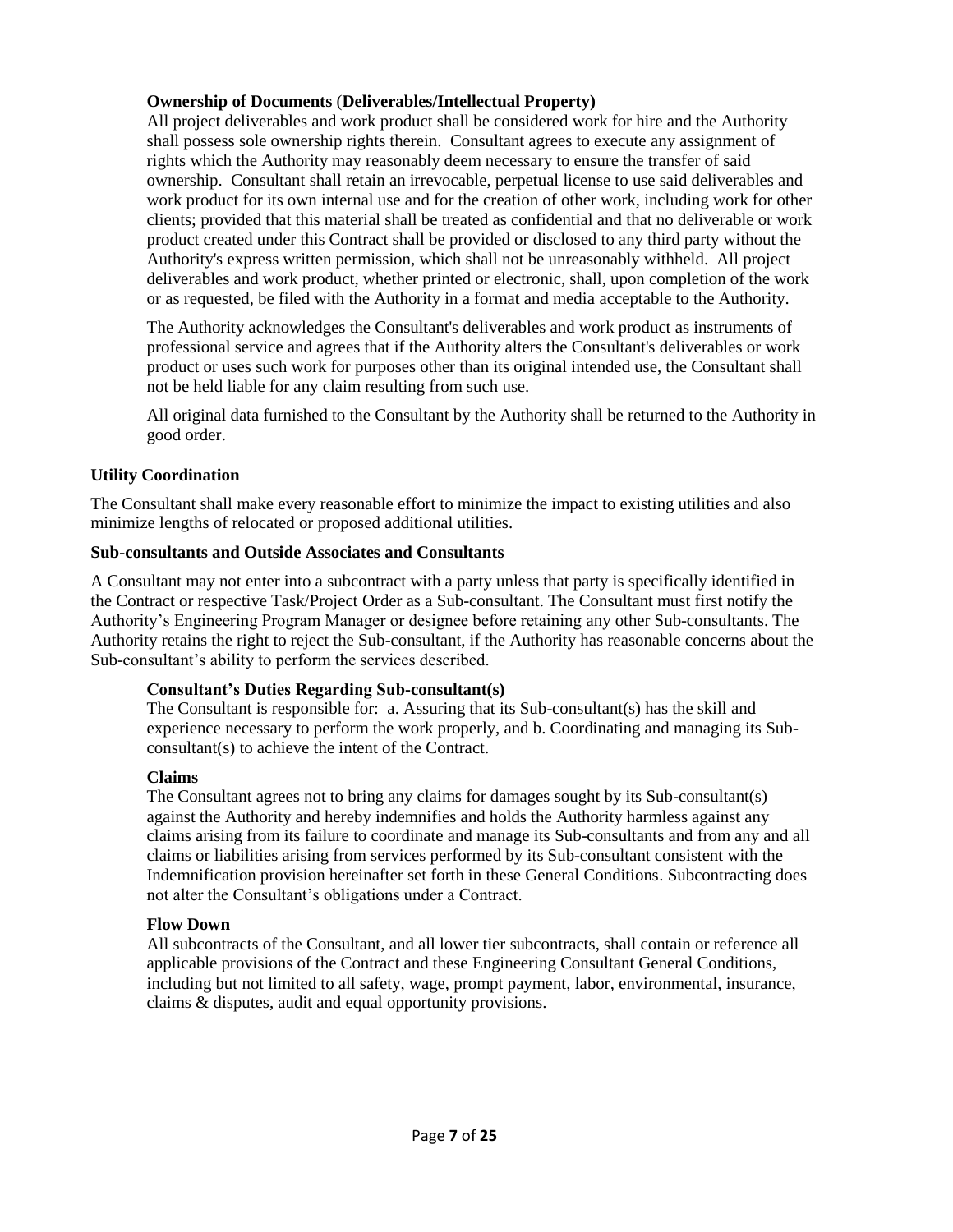### **No Third Party Beneficiaries**

The Consultant and the Authority agree that a Contract is not intended to create any third-party beneficiaries or to authorize anyone not a party to the Contract to maintain an action under said Contract or provisions.

#### **Accuracy**

The Consultant shall be responsible for the services rendered, and shall use reasonable professional care to achieve the professional quality, technical accuracy, and the coordination of all documents, designs, drawings, specifications, and other services furnished by the Consultant and Sub-consultant(s) under a Contract. The Authority shall not be responsible for discovering deficiencies in the Deliverables or professional services, but will notify the Consultant if a deficiency is discovered.

### **Standard of Care**

Consultant represents that it has the requisite skills, expertise and licensing to perform all contract work using the accepted standards of care in the Consultant's profession or occupation.

#### **Redesign Responsibility for Errors and Omissions**

Upon request, the Consultant agrees to correct any errors or omissions caused by the fault or negligence of Consultant and/or its Sub-consultant(s) in performance of services required under a Contract without undue delay and without cost to the Authority.

#### **Electronic Exchange of Data**

The Consultant must follow the most recent version of the Authority's Electronic Data Standard, at the time of Contract execution, as it relates to engineering design deliverables in effect. Consultants wishing to perform professional engineering services for Maine Turnpike Authority are required to deliver electronic data as specified in said document. The specification also requires Consultants to accept and utilize pertinent electronic input data as provided by the Authority. It is the responsibility of the Consultant to translate this data into other formats required for use in their design software. A copy of this specification may be obtained from the Authority's Engineering Program Manager or his/her designee.

Reuse of any such deliverables other than for the purpose intended hereunder shall be at the user's sole risk and without liability or legal exposure to Consultant. Consultant shall be responsible for maintaining copies of any submitted electronic files for 3 years following completion of a construction project. If a project is designed, but no construction occurs, the Consultant shall be responsible for maintaining copies of any submitted electronic files for 7 years. Consultant shall be responsible for maintaining copies of any electronic reports and studies that are not associated with a construction project for 3 years following the submission of the report or study. Consultant shall not be held liable for completeness or accuracy of the electronic data stored by the Authority after the acceptance thereof. If there is a discrepancy between the electronic files and the hard copies, the hard copies govern.

#### **Progress Reports**

Prior to the start of work, the Consultant shall furnish the Authority with a proposed progress schedule in a format acceptable to the Authority. The Consultant will outline the various phases of work that will need to be completed in order to meet the schedule set forth by the Authority.

During the course of the project, the Consultant shall submit to the Authority, a Monthly Project Status Report of accomplishments from the preceding month. The progress report shall be used to keep team members and the Authority's Engineering Program Manager informed about project status and issues. Information will include:

- a. A written statement describing the work accomplished during the period and to date, including the activity of all Sub-consultants and any other activity documented on the invoice.
- b. An estimate of the percentage of work completed within the specified services.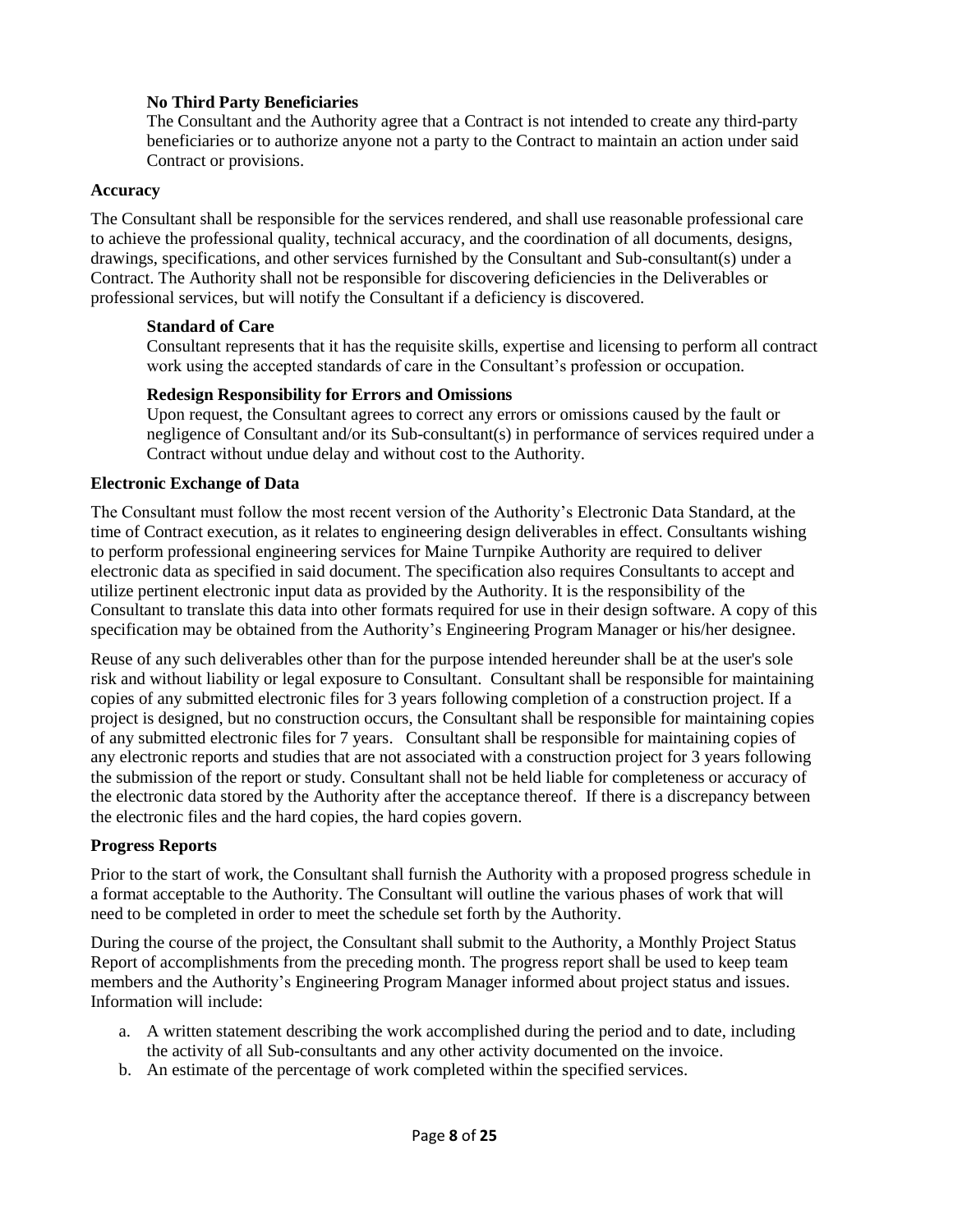- c. An estimate of the effort needed to complete the specified services.
- d. The percentage of Consultant Contract time elapsed compared to approved schedule and the percentage of Consultant Contract amount expended (including Consultant Contract Modifications) compared to the approved Not to Exceed amount.
- e. Actual Year to Date cost and Contract to date costs (if a multi-year contract) and estimated Contract cost to year end and to finish (if beyond year end) for Consultant Contract.
- f. Consultant Contract Modifications to date and anticipated Consultant Contract Modifications.
- g. The percentage of Task/Project Order time elapsed compared to approved schedule and the percentage of Task/Project Order amount expended (including any Task/Project Order Amendments).
- h. Actual Year to Date cost and Task/Project Order costs to date costs (if a multi-year Task/Project Order) and estimated Task/Project Order cost to year end and to finish (if beyond year end).
- i. Task/Project Order Amendments to date and anticipated Task/Project Order Amendments.
- j. Any information needed from the Authority to complete the services and avoid unreasonable delays.
- k. An explanation if the percent completion does not agree with the Contract or Task/Project Order time elapsed.
- l. Document anticipated problems and possible solutions.

These progress reports shall be submitted to the Authority on a **monthly basis** regardless of whether or not payments are due. Failure to submit could result in non-payment of any outstanding invoice, or a determination for cause of default if Consultant consistently fails to submit progress reports as required hereunder, and such failure shall be recorded in the Consultant's Performance Evaluation. If work is temporarily delayed, the Consultant may suspend submittal of the monthly progress reports with written approval from the Authority. The Consultant shall be responsible for addressing any action that may be required to keep the project on schedule; provided, however, should such actions be necessitated for reasons unrelated to Consultant, its employees or Sub-consultants, such additional services required to keep the project on schedule shall be invoiced as Additional Services.

The Authority shall have a period of 15 business days after receipt of the progress report submissions to complete review thereof and make any necessary comments. Following the review, the Consultant will make any revisions and corrections agreed upon by the Authority and Consultant.

### **Potential Change Notice**

If the Consultant anticipates, during the course of the Contract or a Task/Project Order, that there is a potential for a change in scope that may require additional hours and/or expense, the Consultant shall submit a Potential Change Notice. The Potential Change Notice shall contain the following information:

- a. Authority Reference Code Number, Contract Number and Task/Project Order Number
- b. Projected Total Additional Hours
- c. Projected Additional Cost
- d. Reason for Potential Change

Upon receipt of the Potential Change Notice, the Authority's Program Manager will review the estimated additional hours and cost. A Contract Modification or Task/Project Order Amendment shall be executed once agreement has been reached on the revised scope, cost and time.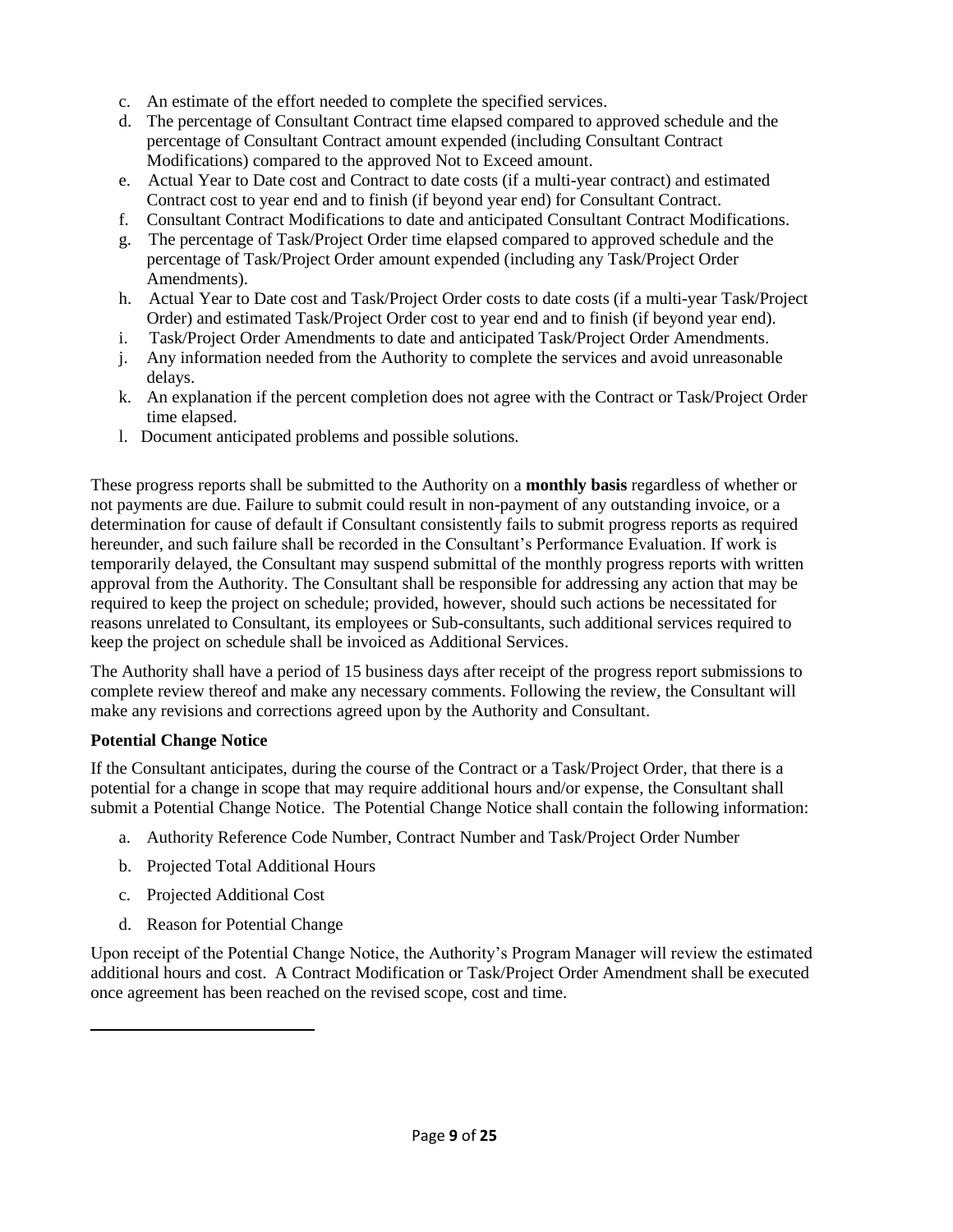### <span id="page-9-0"></span>**Equal Opportunity & Civil Rights**

Pursuant to 5 MRSA 784, Consultant agrees that during the performance of any contract with the Authority:

a. The Consultant will not discriminate against any employee or applicant for employment because of race, color, religious creed, sex, national origin, ancestry, age, physical handicap or mental handicap. Such action shall include, but not be limited to, the following: Employment, upgrading, demotions, transfers, recruitment or recruitment advertising; layoffs or terminations; rates of pay or other forms of compensation; and selection for training, including apprenticeship.

b. The Consultant will, in all solicitations or advertisements for employees placed by or on behalf of the Consultant state that all qualified applicants will receive consideration for employment without regard to race, color, religious creed, sex, national origin, ancestry, age, physical handicap or mental handicap.

c. The Consultant will send to each labor union or representative of the workers with which he has a collective or bargaining agreement, or other contract or understanding, whereby he is furnished with labor for the performances of his contract, a notice, to be provided by the contracting department or agency, advising the said labor union or workers' representative of the Consultant's commitment under this section and shall post copies of the notice in conspicuous places available to employees and to applicants for employment.

d. The Consultant will cause the foregoing provisions to be inserted in all contracts for any work covered by this agreement so that such provisions will be binding upon each Sub-consultant.

e. Consultants and Sub-consultants with contracts in excess of \$50,000 will also pursue in good faith affirmative action programs.

#### <span id="page-9-1"></span>**Sexual Harassment**

Consultants are responsible, under Maine State Law, for ensuring and maintaining a work environment that is free from sexual harassment. The Consultant shall comply with all relevant provisions of Maine State Law in regard to sexual harassment including, but not necessarily limited to, 5 MRSA 4572, 26 MRSA 806-807, and the regulations of the Maine Human Rights Commission.

#### <span id="page-9-2"></span>**Additional Services and Schedule**

#### **Additional Services**

All requests for additional services must be submitted in writing to the Authority's Engineering Program Manager or designee outlining both the scope and cost. The Authority will issue a Contract Modification or Task/Project Order Amendment after both the Authority and Consultant agree on the services to be performed and the cost of the same. The Consultant shall not proceed with the work until such Contract Modification or Task/Project Order Amendment has been executed by the both parties hereto.

#### **Time**

#### **Schedule**

The Consultant shall perform its work in accordance with the timeframes set forth in each applicable Task/Project Order under the applicable Contract.

#### **Extensions**

If during the process of the work it is necessary to change or extend a date because of circumstances beyond the Consultant's control, then a request in writing shall be made to the Authority within 10 days of when the Consultant realizes a change or extension is required. This request will include an estimate of any additional cost, if applicable. Any requests of this type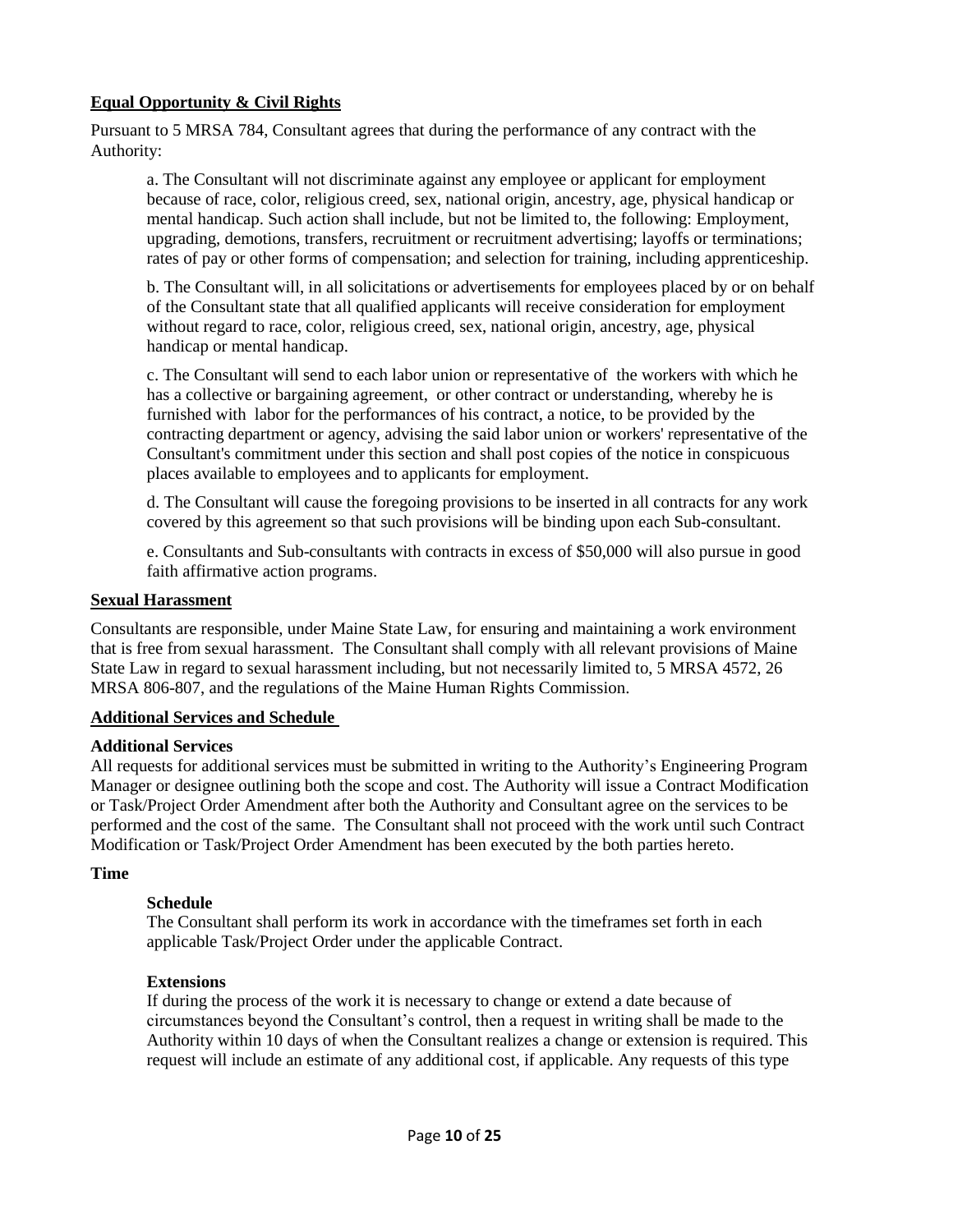will also be noted in the Monthly Project Status Report.

### **Late Delivery**

If the Consultant fails to perform work within the timeframes indicated in the Contract, including any approved time extensions by the Authority, for reasons unrelated to performance by the Authority, and the Authority reasonably determines that such failure causes a financial impact on the Authority, such failure shall be recorded in the Consultant's Performance Evaluation and used as part of the Authority's selection process for future projects.

### <span id="page-10-0"></span>**Compensation and Payments**

### **Invoicing**

The Consultant will be paid in accordance with the payment method agreed upon in the Contract.

### **Submission of Invoices**

Invoices shall be submitted monthly by the Consultant to the Authority's Chief Operations Officer or his/her designee. Invoices shall be submitted in duplicate accompanied by one copy of a progress report. The progress report must correspond to the invoice.

The Authority shall reserve the right to question and/or reject any item which is unreasonable.

All invoices and time records shall contain a statement that the Consultant certifies, under the pains and penalties of perjury, that all work for which payment is requested has been performed and such performance is in full compliance with the provisions of this Contract.

All invoices shall contain the Authority's Reference Code, Contract Number and Task/Project Order number, as applicable.

### **Direct Expenses:**

Direct expenses such as telephone, tolls, reproduction costs, per diem and approved Subconsultant(s) costs shall be billed at actual cost. The reimbursable costs for per diem (lodging which requires overnight stay and meals) shall not exceed the current amount allowed by the United States General Services Administration. This information can be found at (www.gsa.gov). The GSA per diem rates do not include tax, however the Authority will reimburse for taxes incurred. Reproduction of plans for submittal to the Authority shall be charged at actual costs. MTA does not allow any mark-up on direct expenses and Sub-consultant costs.

- a. Original, itemized receipts must be included with invoices, showing date of occurrence, what the expense is for (e.g., meal, travel, hotel, miscellaneous), employee's name, and cost being incurred. Allowed reimbursement to any one employee for meals on one calendar day shall not exceed the maximum applicable meals per diem rate, plus any applicable sales tax and gratuity. Summary receipts used for credit card transactions are not acceptable documentation for reimbursement. Indicate on all receipts the names of those who incurred the expenses.
- b. All mileage reimbursement or consultant vehicle rental must include employee name, purpose of trip (or the project being charged) and the total trip cost (using current federal IRS rates).
- c. A separate monthly chart showing every employee and all hours billed and expenses reimbursed for the month shall be provided.

### **Mileage**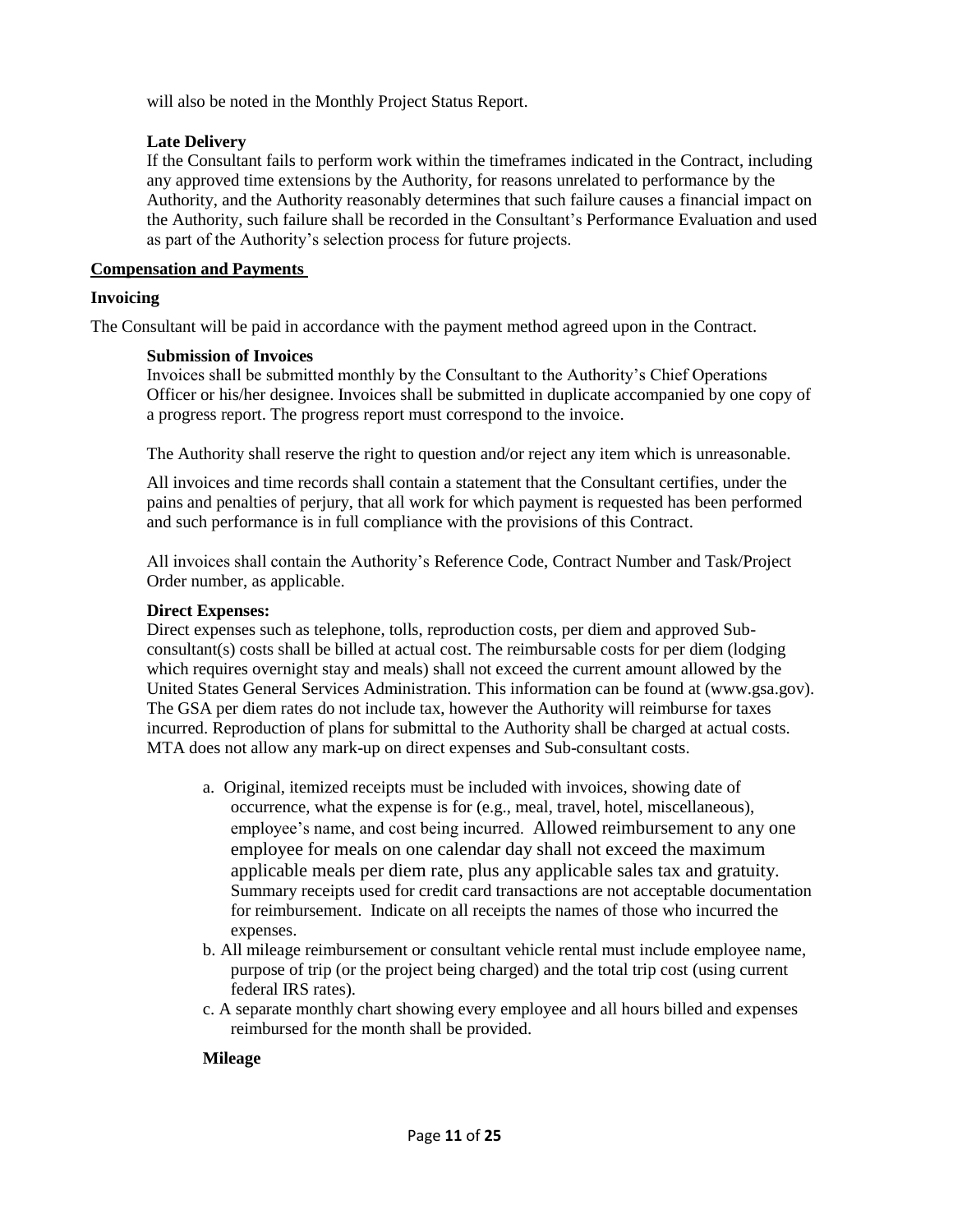The Authority will reimburse for mileage when:

- i. There is authorized mileage incurred between the Inspector's permanent residence or their regular reporting location, to the Project Location as per IRS regulations for calculating travel expense. The Authority will not reimburse for a consultant employees commute from home to their regular reporting location.
- ii. There is travel incurred between the Project and the source of material for the Project, or other Project related business as authorized by the Authority.
- iii. An Inspector assigned to multiple MTA Projects incurs authorized mileage traveling from one to another.

Mileage must be recorded on a daily basis and submitted monthly along with other allowable expenses incurred.

#### **Lodging**

The Authority may pay lodging in lieu of mileage if it is more economical. Reimbursement for lodging shall be the lesser of the actual cost of the lodging or the per diem lodging rate as evidenced by a receipt. Lodging per diem is a maximum not to exceed amount. Rates are established for specific locations in the continental United States. A standard per diem rate will also be established which will apply to any location not specified.

The Authority will only reimburse up to the Federal Maximum Lodging Allowance. If accommodations cannot be arranged within this allowance the Consultant must request, in advance and in writing, written approval from the Authority. Lodging must be submitted monthly along with other allowable expenses incurred.

#### **Non Reimbursable Expenses**

The Authority will not reimburse for expenses that are not necessary for the Consultant or Subconsultant to conduct Authority business. Such expenses include, but are not limited to:

- i. Personal Entertainment and Services Personal entertainment and services such as sightseeing tour, barber or beauty shop services, books, golf green fees, gym use charges, pay per view television movies, videos, aspirin, cold tablets, in-room expenses, valet services, limousine services, etc. as well as any gratuities associated with said personal expenses.
- ii. Fines Fines associated with traffic or parking tickets or other violations of the law resulting from a consultants or sub consultants conduct are not reimbursable.
- iii. Flight Insurance Personal accident insurance is not reimbursable.
- iv. Alcoholic Beverages The Authority will not reimburse expenses for alcoholic beverages.
- v. Tickets The cost of tickets for the theatre, athletic events, etc., will not be reimbursed.
- vi. Consultant or Subconsultant Negligence Out of pocket charges caused by Consultant or Subconsultant negligence, including but not limited to vehicle service calls cause by the negligence of the Consultant or Subconsultant will not be reimbursed.
- vii. Upgrade fees The Authority will not reimburse for upgrade fees for premium or luxury rental vehicles, nor will airline ticket upgrade fees to first class be reimbursable. Airline amenities including but not limited to blankets, pillows, headphones, snacks, advanced check in, etc. will not be reimbursed by the Authority.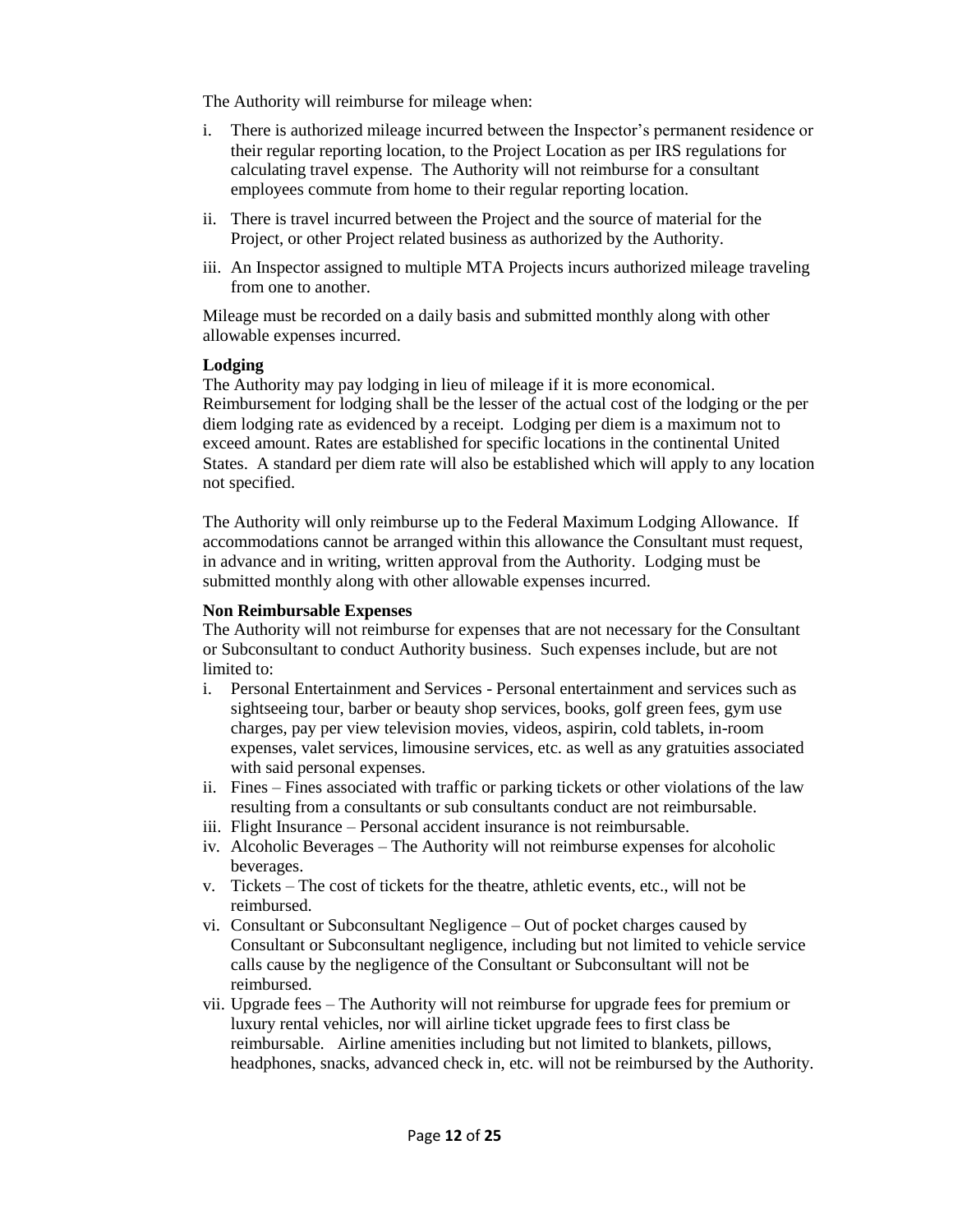- viii.Cancelation Fees Cancelation fees will not be reimbursed by the Authority which including but are not limited to cancelation fees for flights, hotels, car rentals, etc.
- ix. Loss or Theft of Personal of Consultant or Subconsultant Funds or Property Loss or theft of personal or company items will not be reimbursed by the Authority.
- x. Consultant Supplies The Consultant shall furnish their employees with all necessary engineering supplies, equipment and consumables required to perform their jobs. Such engineering supplies, equipment and consumables may include, but are not limited to: computers, calculators, personal safety equipment, measuring tapes, flashlights, cameras, batteries, paper and ink. The Authority does not consider such supplies, equipment and consumables a direct expense, but rather a cost associated with the Consultant's overhead costs.

#### **Hourly Rate**

The Authority will reimburse the Consultant at hourly rates reported in their Certified Schedule of Hourly Rates at the execution of the Contract. If the Consultant makes wage adjustments, the Consultant shall provide the Authority with an updated Certified Schedule of Hourly Rates prior to invoicing at those rates for review and approval.

#### **Overhead Rate**

The Authority will reimburse the Consultant's overhead rate as determined through the most recent audit by the Federal Highway Administration or an approved audit by a state agency or as to be determined by the Authority if federal or state audit is not available. Consultant must submit an updated Audited Overhead Report if a new audit occurs during the life of the Contract. The Overhead Rate for a Task/Project Order will remain the same during the life of the Task/Project Order, even if the Audited Overhead Rate changes during the life of the Contract.

### **Final Invoice**

The Consultant must make a notation on the final invoice stating it is the "Final Invoice".

### **Payment**

The Maine Turnpike Authority will make payment within 30 days of invoice receipt or in accordance with the terms negotiated in each respective Contract or Task/Project Order. All payments made are subject to correction in subsequent progress payments and the final payment. Invoicing will be based upon the certified payroll for costs incurred during the previous period, except on a pre-negotiated rate Contract or a lump sum based Contract and applicable Task/Project Order plus reimbursement for out-ofpocket expenses. The Authority's review, approval, acceptance of, or payment for, services provided under a Contract shall not be construed to operate as a waiver of any rights, claim or damage, under the Contract, or of any cause of action arising out of the contractual performance.

The Authority will not be required to make any payments until these documents are received, reviewed and accepted.

#### **Overruns**

When 80% to 90% of the total cost estimate (including modifications) has been expended under the Contract or Task/Project Order and overruns are expected, the Consultant shall develop a detailed estimate of the Contract or Task/Project Order dollar amount and work hours necessary to complete the services, including an explanation of where and why any overruns are anticipated to occur. If the Authority is satisfied that sufficient justification exists, a Contract Modification or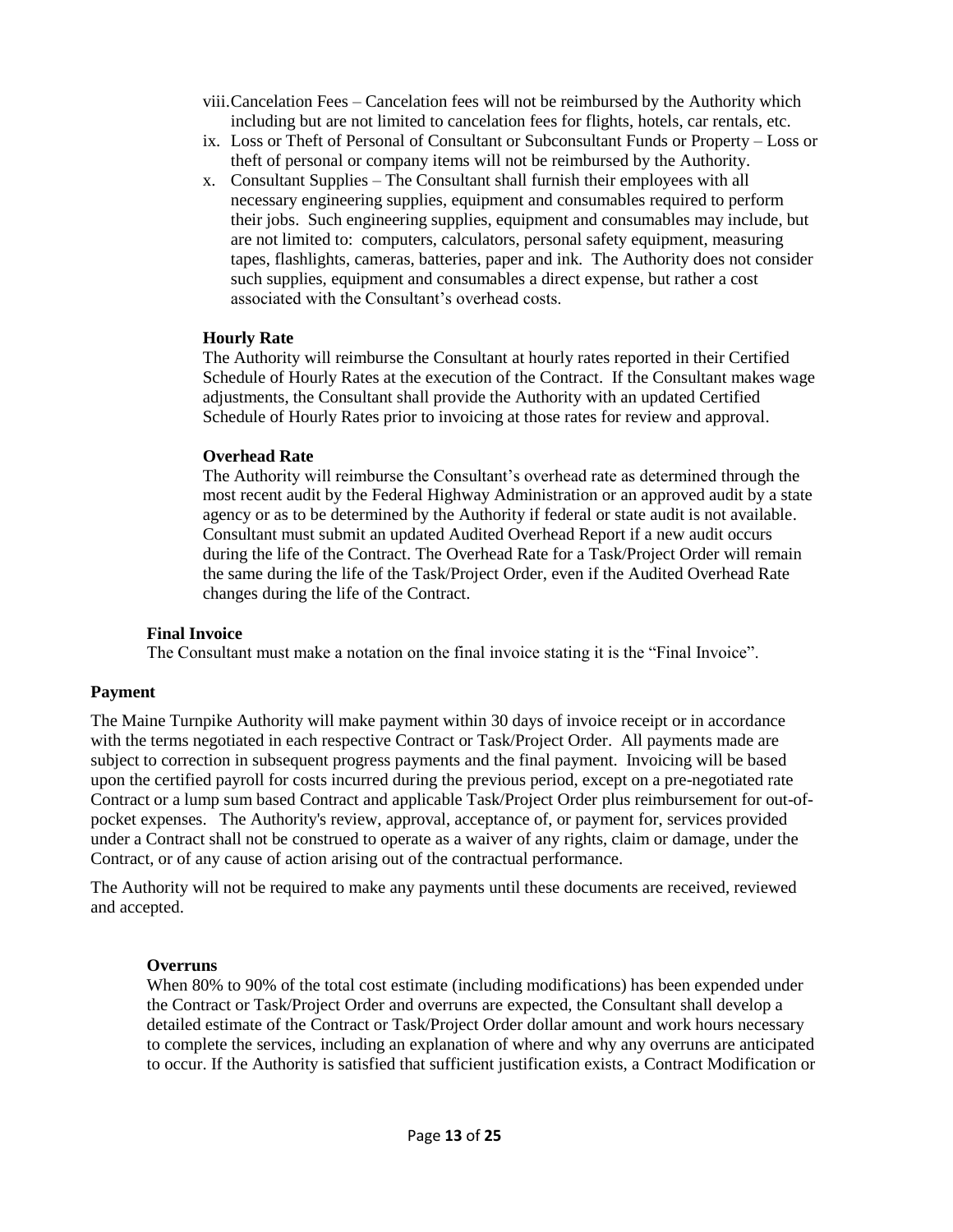Task/Project Order Amendment with a revised maximum amount maybe approved. Failure to follow this procedure will put the Consultant at risk of having to absorb any and all costs incurred by the Consultant beyond the authorized fee.

### **Final Payment**

Upon the Authority's receipt and acceptance of all required deliverables and services, including but not limited to plans, reports, and documents, the Authority will pay the "Final Invoice". This payment shall constitute payment in full for all services performed under the Task/Project Order. The Maine Turnpike Authority will make payment within 30 days of receipt of the Final Invoice under a Task/Project Order.

In the event of any termination as outlined within these Engineering Consultant General Conditions, Consultant shall be entitled to invoice the Authority and shall be paid, for all accepted work done in conformance with the Contract and applicable Task/Project Order and in accordance with said section, through the effective date of termination.

In the event that a Contract is terminated for reasons other than indicated above, without completion of the services as specified in the Contract, the total cost of the services completed plus, when applicable, a percentage of the fixed fee proportional to the amount of services completed under open Task/Project Orders shall constitute payment in full for the Contract.

#### **Maximum Amount Payable**

The total estimated cost shall be stipulated in the Contract and Task/Project Order(s). The amount shall not be exceeded without a written Contract Modification or Task/Project Order Amendment between the Consultant and the Authority. The services are to be completed as economically as possible and shall be subject to review by the Authority.

#### **No Inflation Adjustments / Interest**

No payments due the Consultant shall be adjusted for inflation. No interest shall be due or payable on any payment due the Consultant, regardless of any statement on the billing invoice.

### <span id="page-13-0"></span>**Amounts Due the Authority**

The Authority may deduct sums otherwise due the Consultant for unacceptable performance, work, or actions inconsistent with contract requirements. Where the sums to be deducted are more than the funds otherwise due the Consultant, the Consultant shall remit all amounts due the Authority such time as the Authority and Consultant agree. If payment is not received within 30 days of the agreed upon date the Authority reserves the right to deduct the amount due from future payments owed the Consultant.

### <span id="page-13-1"></span>**Indemnity and Insurance**

This Section contains general requirements for indemnification and insurance by the Consultant.

### **Indemnification**

Consultant promises to indemnify and hold harmless the Authority and its officers, agents and employees from any and all claims, damages, debts, demands, suits, actions, reasonable attorney fees, court costs, arbitration or other dispute resolution costs, expenses and any liabilities of every kind or nature attributable to, resulting from, or arising out of any negligent or intentional act, error, omission or breach of contract by the Consultant or Sub-consultant(s) in the performance and furnishing of services under the Contract. The preceding sentence shall not constitute a waiver of any defense, immunity or limitation of liability that may be available to the Authority, or its officers, agents or employees, under the Maine Tort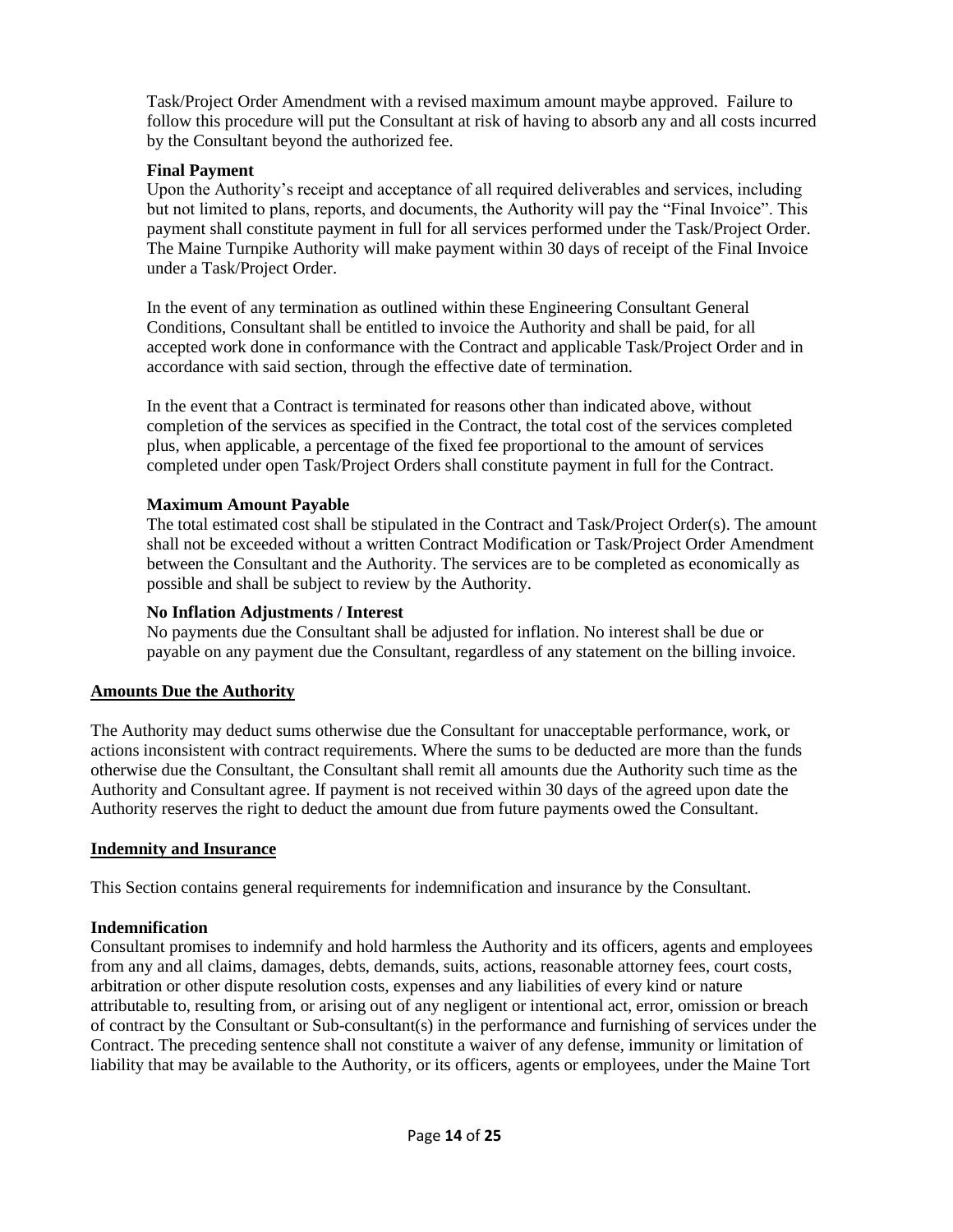Claims Act (Title 14 M.R.S.A. 8101 et. seq.), and shall not constitute a waiver of other privileges or immunities that may be available to the Authority. This indemnification provision shall survive any termination or expiration of the Contract.

#### **Insurance**

#### **Procured Insurance**

All insurance coverage must be provided by an insurance company or companies licensed or approved to do business in the State of Maine by the Maine Bureau of Insurance. Consultant and Sub-consultant(s) shall pay all premiums and take all other actions necessary to keep required insurances in effect during such times as Contract obligations exist. Certificates of Insurance shall be provided to the Authority upon execution of a Contract or stand-alone Contract and on an annual basis thereafter. The maximum deductible for any type of insurance required shall not exceed \$10,000.00. . However, the Authority may increase the maximum deductible, at the request of the Consultant, A Consultant may request a waiver for insurances that may not be applicable for the work to be performed; these requests shall be submitted to the Authority.

### **Additional Insured**

The Authority shall be listed as an additional insured on Commercial General Liability and Railroad Protective Liability insurance policies carried by both the Consultant and its Subconsultant(s) that are applicable to the Project.

#### **Certificates of Insurance to the Authority**

Consultant shall deliver to Authority's Engineering Program Manager signed, valid, and enforceable certificates of insurance proving the coverage required by the executed Contract between the parties. Such certificates shall be furnished prior to commencement of Consultant services and whenever said policies are renewed thereafter during the period of the Contract.

#### **Commercial General Liability Insurance**

The Consultant and Sub-consultant(s) shall purchase and maintain a policy of Commercial General Liability or if unable to provide, such other coverage affording equal or greater protection as authorized by the Authority, in an amount not less than \$1,000,000 per occurrence and \$2,000,000 in the aggregate. Such policy shall include products and completed operations as well as contractual liability coverage. When the work to be performed entails the use of barges, tug boats, work boats, supply boats, etc., Protection and Indemnity coverage shall be provided at the limits called for under Commercial General Liability insurance.

### **Professional Liability**

The Consultant and its Sub-consultant(s) shall each purchase and maintain a Professional Liability insurance policy for negligent acts, errors and omissions that provides minimum liability coverage of \$1,000,000 per claim and annual aggregate. The Consultant's policy shall cover negligent acts, errors or omissions by the Consultant and Sub-consultant(s) engaged by Consultant and other any person or entity for whom the Consultant is legally liable arising out of the rendition of services pursuant to the Contract. Each Sub-consultant's policy shall cover negligent acts, errors or emissions of the Sub-consultant. The Authority reserves the right to adjust liability coverage on a project-by-project basis as it deems appropriate.

#### **Automobile Liability**

The Consultant and Sub-consultant(s) shall carry Automobile Liability insurance covering the operation of all motor vehicles including all owned, non-owned and hired automobiles used in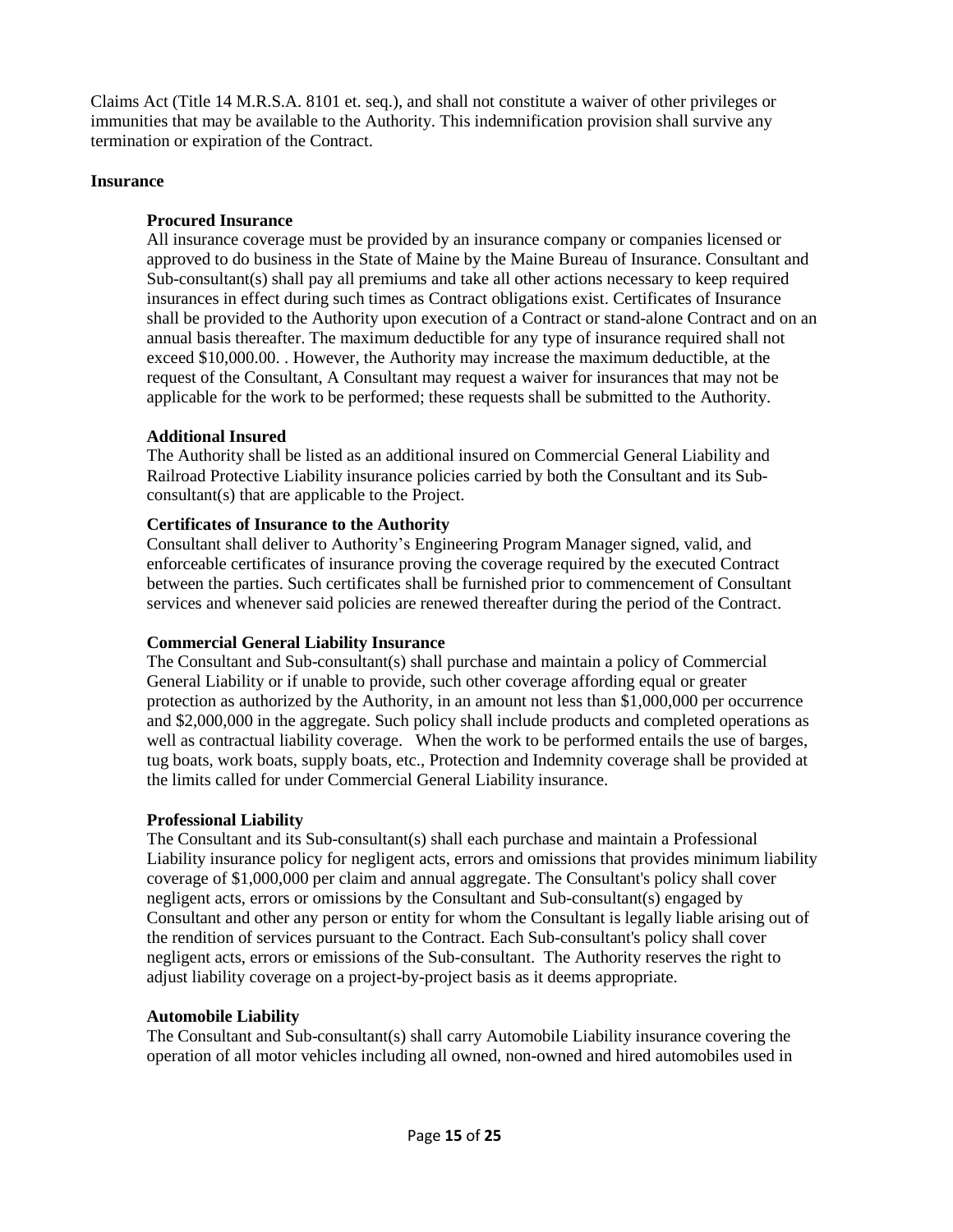connection with the project with a minimum combined single limit of liability for bodily injury and property damage of \$1,000,000 per occurrence.

### **Workers' Compensation Insurance**

Consultant and its Sub-consultant(s) shall carry Workers' Compensation Insurance or shall qualify as a self-insurer with the State of Maine Workers' Compensation Board, all in accordance with the requirements of the laws of the State of Maine. When maritime exposures exist, coverage should be arranged to include United States Long Shore and Harbor Workers coverage.

#### **When Required:**

#### **Pollution Liability**

In the event that any disruption, handling, abatement, remediation, encapsulation, removal, transport, or disposal of contaminated or hazardous material is required, the Consultant or its Sub-consultant shall secure a pollution liability policy in addition to any other coverage's required. The insurance shall be provided on an occurrence based policy and shall remain in effect for the duration of the Project. Minimum acceptable limit is \$1,000,000 per occurrence.

#### **Railroad Protective Liability**

When working adjacent to a railroad, the Consultant and its Sub-consultants shall carry Railroad Protective Liability Insurance, as required by the Railroad.

#### **Claims**

Each insurance policy shall include a provision requiring the insurer to investigate and defend all named insured's against any and all claims for death, bodily injury or property damage, even if groundless.

#### **Compliance**

The Consultant and its Sub-consultants, and those each are legally liable for shall be in compliance with this section provided they:

- a. Procure coverage under one policy of insurance covering all risks arising out of performance of the Contract(s); or
- b. Procure separate insurance policies to cover all risks arising out of performance of the Contract(s). In either case, a Certificate of Insurance must be filed for each policy indicating that all required insurance has been obtained prior to performance of services under a Contract.
- <span id="page-15-0"></span>c. Agree to provide, upon request, a copy of their insurance policy.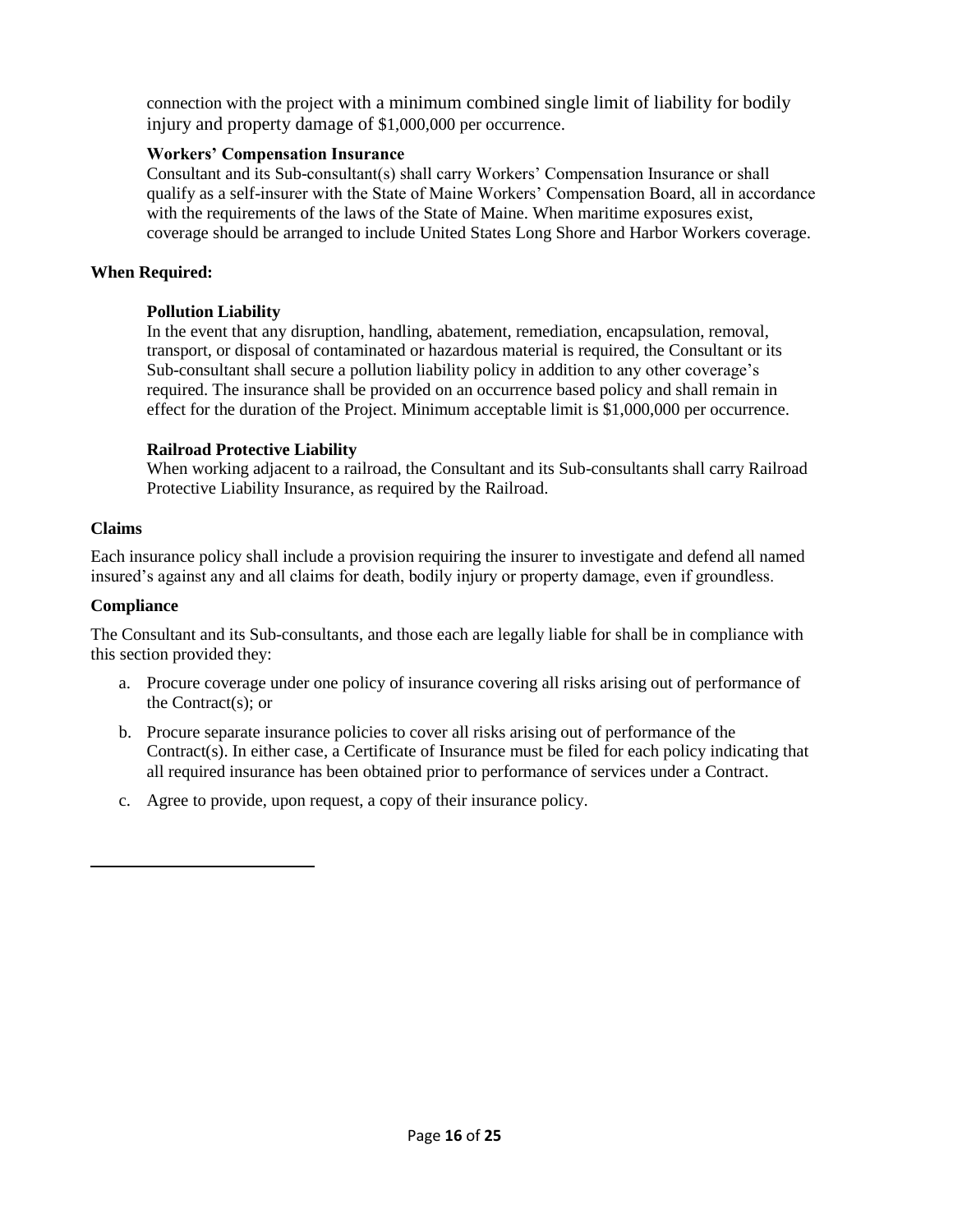### **Safety and Incident Prevention**

In the performance of its services under a Contract, the Consultant shall comply with all applicable Federal, State, and local laws governing safety, health, and sanitation. The Consultant shall provide all safeguards, safety devices and protective equipment and take any other needed actions as it determines, to be reasonably necessary to protect the life and health of Consultant employees on the job and the safety of the public and to protect property in connection with the performance of the services covered by the Contract. In regards to Construction projects or sites, the Consultant is not responsible for general job site safety which is responsibility of construction contractor.

It is a condition of this Contract, and shall be made a condition of each subcontract, which the Consultant enters into pursuant to this Contract, that the Consultant and any Sub-consultant shall not permit any employee, in performance of the Contract, to work in surroundings or under conditions which are unsanitary, hazardous or dangerous to his/her health or safety.

Traffic Control and General work zone safety on the Maine Turnpike.

- a. All vehicles used within the Maine Turnpike Authority right of way shall have a  $360^{\circ}$  Strobe Light; a mounted revolving Amber light or amber strobe light with 360-degree visibility. The use of motorcycles is not permitted within a construction site or as a means to arrive to or leave a work zone.
- b. Type III Safety Vests: All jobsite personnel shall wear a safety vest labeled as ANSI 107- 199 standard performance for Class III risk exposure or an equivalent.
- c. Coordinate with Authority Maintenance in advance for any data collection survey or other activities when Consultant employees need to be within the right of way of the highway.
- d. Change of Direction: The Consultant will not be allowed to use the median openings or the toll plaza on the Maine Turnpike to reverse direction unless the opening is located within a passing lane closures on both roadways.

#### <span id="page-16-0"></span>**Default, Termination or Suspension**

#### **Grounds for Default**

The Consultant is in default of the Contract if the Consultant:

- a. Fails to promptly begin the work under the Contract after being authorized to proceed;
- b. Fails to complete the work (as defined in the executed Task/Project Order or Task/Project Order Amendment) on schedule, through no fault of the Authority or a Force Majure event.
- c. Fails to meet standards of performance as outlined in this document;
- d. Discontinues the performance of the services without Authority approval;
- e. Continues to perform work outside the contract period or after receipt of instructions from the Authority directing that work be stopped;
- f. Fails to resume work that has been suspended as required by the Contract;
- g. Becomes insolvent or is declared bankrupt or files for bankruptcy;
- h. Allows any final judgment to stand against the Consultant unsatisfied for a period of ten (10) days;
- i. Makes an assignment for the benefit of creditors without authorization by the Authority;
- j. In any other manner, fails to perform the work in Substantial Conformity with any material provision of the Contract; or
- k. Fails to comply with these General Conditions and related Appendices.

#### **Notice of Default / Cure**

Except as otherwise provided in these Consultant General Conditions, upon the occurrence of a default, the Authority will give a written Notice of Default to the Consultant and elect its remedies as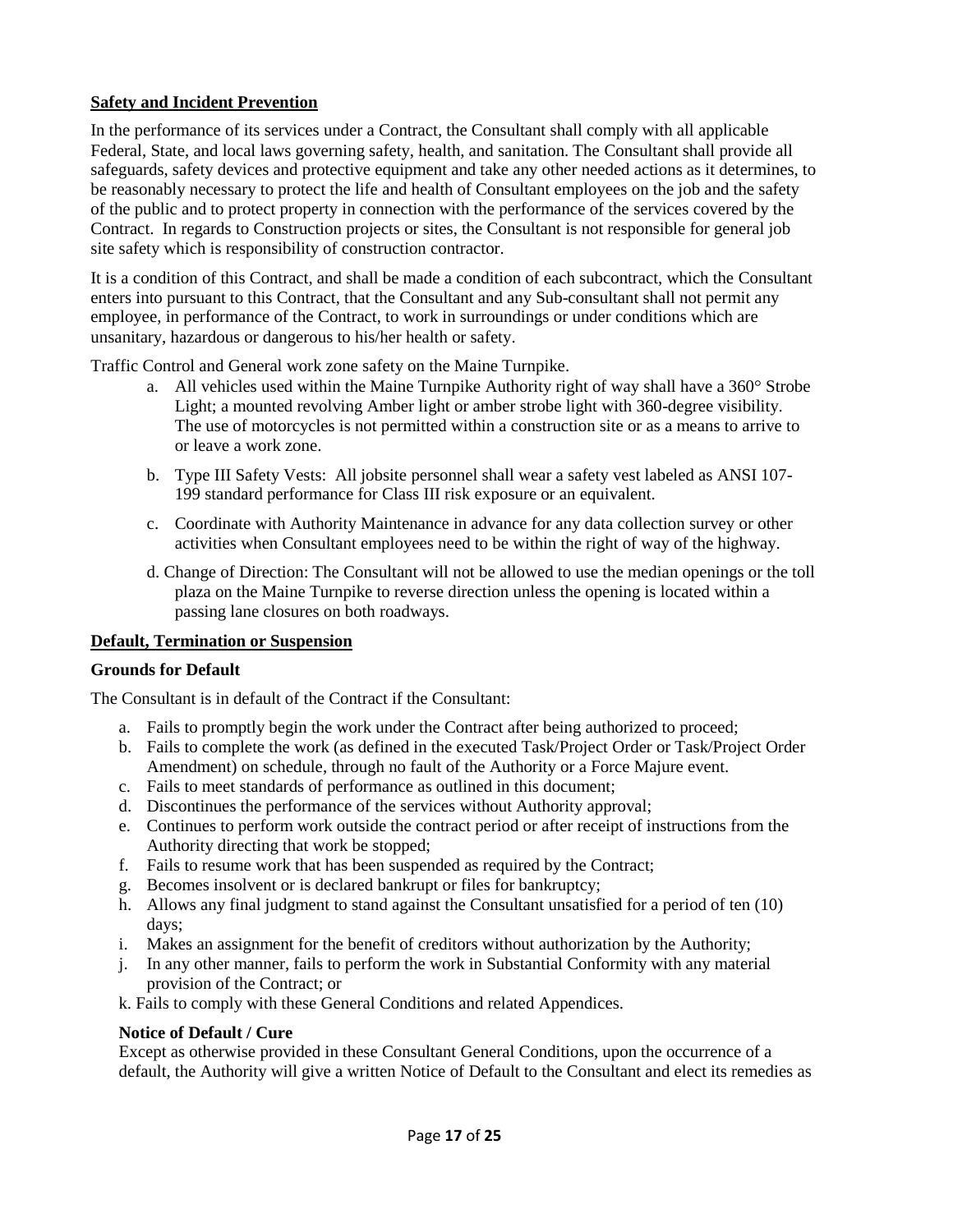set forth below. Any delay by the Authority in providing a written Notice of Default shall in no way constitute a waiver by the Authority of any provision of the Contract. If the Authority determines the default is not curable, the Notice of Default shall also include the date of termination.

#### **Termination**

The Authority may, by written order to the Consultant, terminate the Contract as provided in this section. Termination of the Contract or portion thereof shall not relieve the Consultant of its contractual responsibilities for the work completed prior to termination.

#### **For Cause**

The Authority may terminate the Contract for cause due to the occurrence of one or more of the events of default set out in this section if the Consultant fails to effect a timely cure of all defaults identified in the Notice of Default within the fourteen (14) days from the date of the Notice (the "Cure Period").

The Authority, in its sole discretion, may extend the Cure Period if the Consultant has initiated good faith efforts to cure said default(s) and requires a reasonable amount of additional time to complete the cure. If the Consultant fails to cure the default(s) specified in the Notice of Default within the Cure Period or any extensions thereof, the Authority may immediately terminate the Contract for cause by written Notice of Termination for Cause. In this event, any or all Consultant products are the sole property of the Authority, and the Authority may enter into an agreement with another entity for the completion of the Work, or use such other methods as in the opinion of the Authority are required for the completion of the intent of the Contract in an acceptable and timely manner.

The Authority shall pay for all accepted items of work performed prior to the date of termination at prices determined by the Authority. The Consultant shall make all project records available to the Authority upon request regarding payment under this section. All costs and charges incurred by the Authority, together with the cost of completing the work specified in the Contract, shall be deducted from amounts otherwise due the Consultant. If such expenses exceed the sum that would have been payable under the Contract, then the Consultant is liable and shall pay to the Authority the amount of such excess within 30 days of the delivery of a statement setting forth such expenses to the Consultant, as applicable.

If the Consultant files for bankruptcy at any time before expiration of the Contract, then the Consultant agrees, if requested by the Authority and within 30 days of such request, to take all actions necessary or convenient to reject or accept the Contract under the executory contract provisions of the federal bankruptcy code. Upon termination for cause, the Authority may, at its discretion, terminate the Contract.

#### **For Convenience**

The Authority may terminate the Contract for convenience or for any reason that is in the best interest of the Authority. Terminations for reasons beyond the control of the Consultant are terminations for convenience. The Authority shall notify the Consultant of such terminations by sending a Notice of Termination for Convenience.

In case of a Termination for Convenience, the Authority shall pay for all accepted items of work as of the date of termination at agreed upon prices. The Consultant shall make all project records available to the Authority upon request regarding payment under this section. Acceptable materials, obtained by the Consultant for the work but which have not been incorporated therein, may at the option of the Authority be purchased from the Consultant at actual cost and shall be delivered by the Consultant to a prescribed location or otherwise disposed of as mutually agreed.

After receipt of Notice of Termination for Convenience from the Authority, the Consultant may also submit a claim for additional damages or costs not covered above or elsewhere in the Contract to the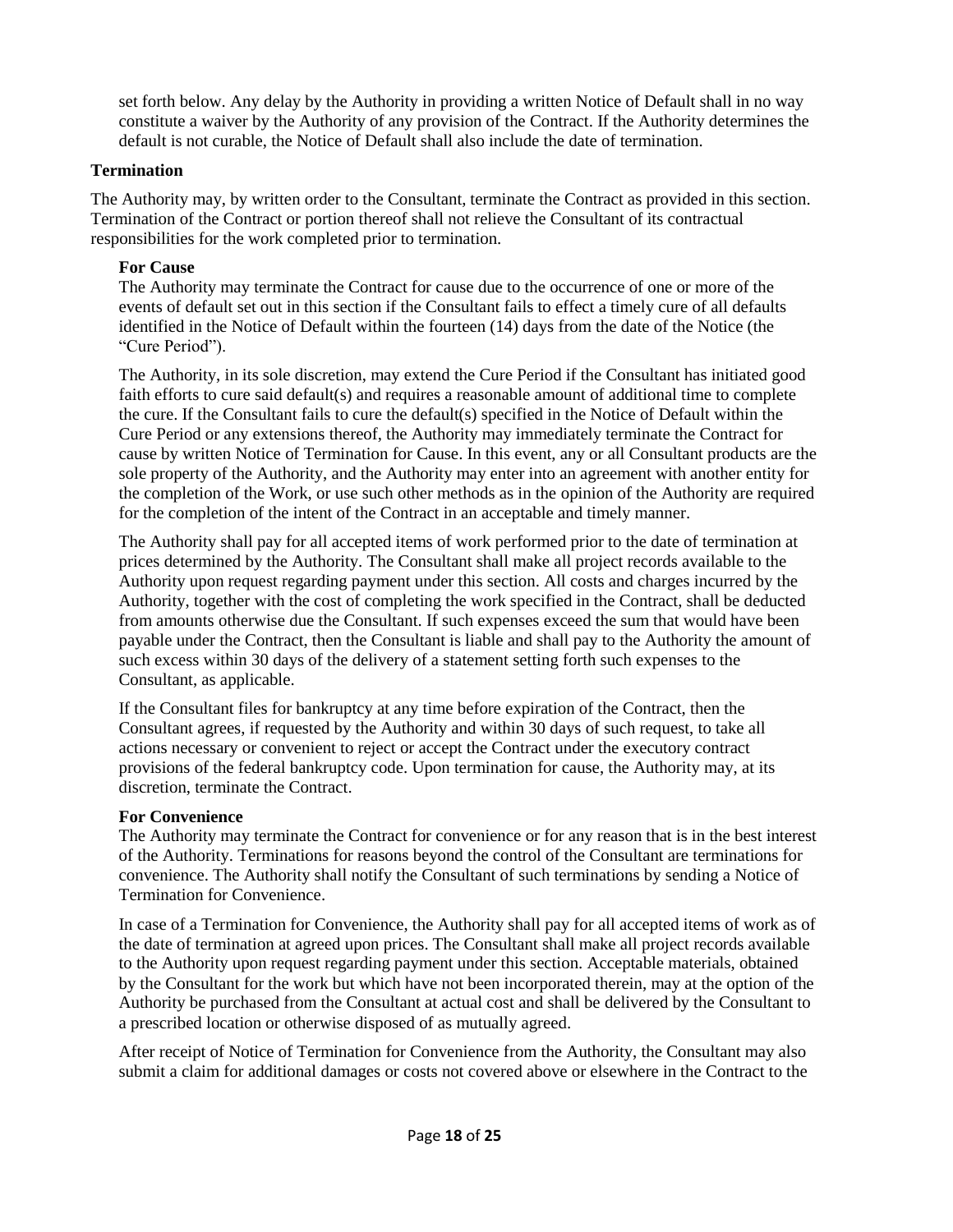Project Manager within 60 sixty days of the effective termination date. Such claim may include such cost items as project investigative costs, overhead expenses attributable to the project terminated, legal and accounting charges involved in claim preparation, Sub-consultant(s) costs not otherwise paid for, idle labor cost if work is stopped in advance of termination date, guaranteed payments for private land usage as part of the Contract, and any other cost or damage item for which the Consultant reasonably believes reimbursement should be made. In no event, however, shall loss of anticipated profits be considered as part of any settlement.

The Authority shall respond in writing to such claim within 60 days of receipt.

### **Right to Suspend Work**

The Authority has the right to suspend upon written notice any or all work at any time for any reason as it deems necessary. Consultant shall terminate or suspend performance of the Services on a schedule acceptable to Authority, and Consultant shall receive payment for all accepted work performed through the date of suspension plus any costs reasonably and necessarily incurred by Consultant to effect such suspension.

### <span id="page-18-0"></span>**Claims and Disputes**

### **General**

To preserve any claim arising out of the Contract, the parties shall comply with and exhaust all provisions of this Section. Unless otherwise agreed in writing, the parties hereto shall continue diligently to fulfill their respective obligations hereunder during the pendency of any dispute resolution process. If the Consultant continues to perform, the Authority shall continue to make payments in accordance with the Contract of amounts not in dispute.

### **Negotiation with Authority's Engineering Program Manager**

The Consultant shall promptly notify the Engineering Program Manager, or his/her designee, of disputes that could significantly affect scope, schedule or compensation. After such notice, the Consultant and the Engineering Program Manager shall promptly negotiate in good faith to resolve the dispute. The Engineering Program Manager will promptly issue a decision.

### **Review by Director**

If the Consultant desires a review of the Engineering Program Manager's decision, then the Consultant shall promptly request in writing that the Authority's Director of Engineering review the Engineering Program Manager's decision. The Director or the Director's designee(s) shall promptly notify the Consultant in writing of the result of the review. If the Consultant desires a review of the Director's decision, the COO will then review.

### **Dispute Resolution**

If the dispute remains unresolved after negotiation and review as set forth above, the parties shall proceed to mediation by selecting a mediator reasonably acceptable to both. If the parties are unable to reasonably agree upon a mediator, they may follow the process set out in the current Construction Industry Mediation Rules of the American Arbitration Association.

<span id="page-18-1"></span>If the parties are unable to resolve the dispute through mediation, the parties may agree to binding arbitration using the current Construction Industry Arbitration Rules of the American Arbitration Association or seek judicial review through a civil action commenced in the Superior Court of Maine, Cumberland, County.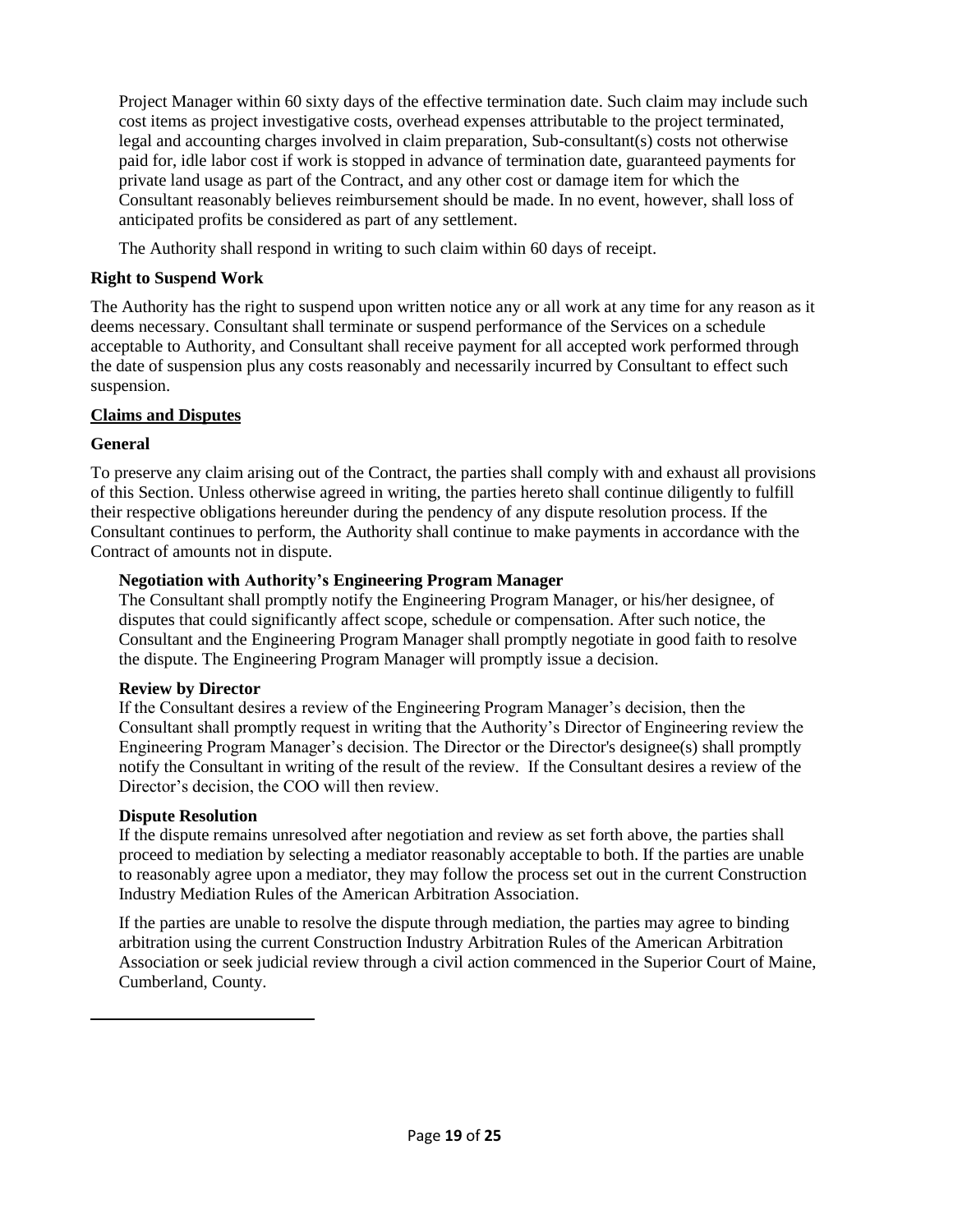#### **Miscellaneous Provisions**

#### **Environmental**

### **Historic and Archeological Considerations**

Unless otherwise expressly provided in the Contract, the Consultant may assume that the Project has no effect upon any site of historic or archaeological significance, as identified by the National Historic Preservation Act of 1966 and the Archaeological and Historic Preservation Act of 1974.

If the Consultant discovers any object of potential archaeological, paleontologic, or other historic interest, all work that could disturb said object shall immediately cease and shall not be resumed until an investigation of the object and related deposits have been completed and the removal of articles of interest has been accomplished. Should such a deposit be discovered, the Consultant shall immediately notify the Engineering Program Manager. The first indication of archaeological deposits may be the burial grounds or campsites of Native Americans that reveal the bones of the dead and people's implements. The first indications of paleontologic deposits may be the exposure of marine fossils or shells found mainly in clay deposits. Indications of deposits of more recent historic interest may be the exposure of dumps in landfill areas, abandoned campfire sites, and building foundations.

All Artifacts, Material and Specimens, as those terms are defines in 27 MRSA 373-A that are found on in or beneath property owned by the Maine Turnpike Authority are property of the Authority and if found by the Consultant, will be delivered to the Authority upon request.

#### **Hazardous Environmental Condition**

The Authority shall give prompt written notice whenever it observes or otherwise become aware of a hazardous environmental condition that affects the Project.

If a Consultant or Sub-consultant(s) suspects that a Hazardous Environmental Condition exists, Consultant or Sub-consultant(s) shall immediately notify the Engineering Program Manager and the MTA's Environmental Service Coordinator at 207-871-7771. This notice requirement does not create a duty or obligation for Consultant to discover any such condition unless that duty is established by the Contract.

#### **Laws to Be Observed**

The Consultant shall keep itself informed of and comply with all applicable federal and State laws, rules, regulations, orders, and decrees ("Law") affecting the services including all environmental, wage, labor, equal opportunity, safety, patent, copyright, or trademark laws. If required by Contract, the Consultant must also comply with applicable local law, ordinances, and regulations in any manner affecting the conduct of work as defined by the scope of work. The Consultant shall indemnify the Authority and hold the Authority harmless against any and all claims or liabilities arising from or based upon the violation or alleged violation of any such Law caused directly or indirectly by or through the Consultant.

#### **Entire Agreement/Binding Effect/Modification/Assignment**

Authority and Consultant each is hereby bound and the partners, successors, executors, administrators and legal representatives of Authority and Consultant (and to the extent permitted by the Contract, the assigns of Authority and Consultant) are hereby bound to the other party to the Contract and to the partners, successors, executors, administrators and legal representatives (and said assigns) of such other party, in respect of all covenants, agreements and obligations of the Contract.

Neither Authority nor Consultant may assign, sublet, or transfer any rights under or interest (including, but without limitation, moneys that are due or may become due) in the Contract without the written consent of the other, except to the extent that any assignment, subletting, or transfer is mandated or restricted by law. Unless specifically stated to the contrary in any written consent to an assignment, no assignment shall release or discharge the assignor from any duty or responsibility under the Contract.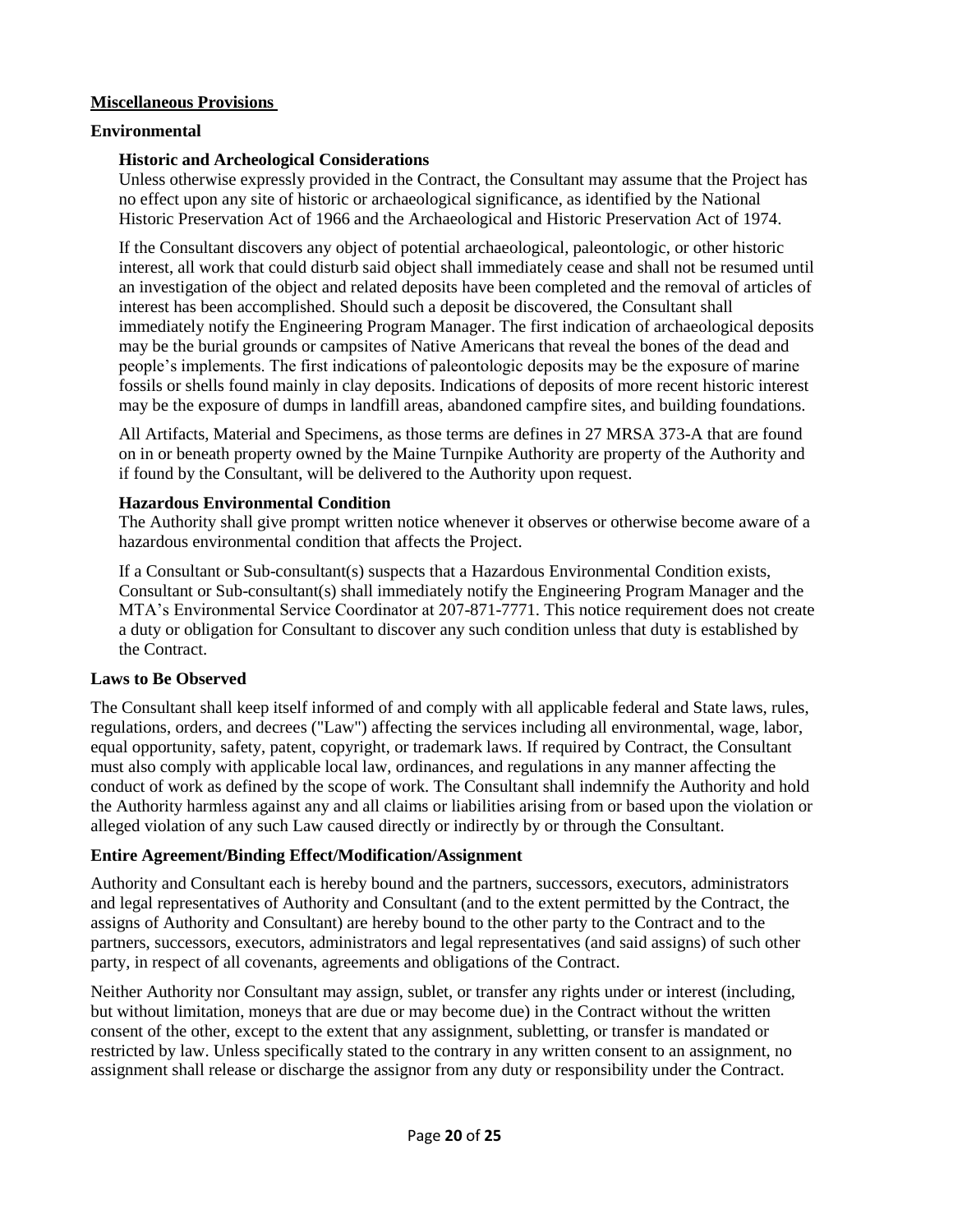a. Unless expressly provided otherwise in the Contract:

i. Nothing in the Contract shall be construed to create, impose, or give rise to any duty owed by Authority or Consultant to any Contractor, Contractor's Sub-contractor/Sub-consultant(s), supplier, other individual or entity for or employee of any of them.

ii. All duties and responsibilities undertaken pursuant to the Contract shall be for the sole and exclusive benefit of Authority and Consultant and not for the benefit of any other party.

b. No changes are to be made in the Contract, unless by a Contract Modification or Task/Project Order Amendment executed by both parties.

#### **Severability**

The invalidity or unenforceability of any particular provision or part thereof of this agreement shall not affect the remainder of said provision or any other provisions, and this agreement shall be construed in all respects as if such invalid or unenforceable provision or part thereof had been omitted.

### **Force Majeure**

The Authority may, at its discretion, excuse the performance of an obligation by a party under a Contract in the event that performance of that obligation by that party is prevented by an act of God, act of war, riot, fire, explosion, flood or other catastrophe, sabotage, severe shortage of fuel, power or raw materials, change in law, court order, national defense requirement, or strike or labor dispute, provided that any such event and the delay caused thereby is beyond the control of, and could not reasonably be avoided by, that party. The Authority may, at its discretion, extend the time period for performance of the obligation excused under this section by the period of the excused delay together with a reasonable period to reinstate compliance with the terms of the applicable Contract or Task/Project Order.

#### **No Waiver**

If the Authority fails or refuses to enforce any provision in the Contract that shall not constitute a waiver of that provision, nor shall it affect the enforceability of that provision or of the remainder of the Contract.

### **Conflict of Interest**

A person or entity entering into a Contract may not have any financial or other interest, other than the performance of the Contract, in the project or in its outcome. This prohibition includes, without limitation, (a) any agreement with, or other interest involving, third parties who have an interest in the outcome of the project that is the subject of the Contract; (b) any agreement providing incentives or guarantees of future work on the project or related matters; and (c) any interest in real property acquired for the project unless such real property interest is openly disclosed to the Authority before the person or entity entered into the Contract.

- a. This section prohibits all conflicts of interest both at the time the contracting party enters into a Contract and during the life of a Contract and Consultant attests by execution of the Contract that it has no known conflicts of interest as set forth herein and shall not knowingly enter into any relationship that would give rise to a conflict of interest or the appearance of a conflict of interest.
- b. This section prohibits situations involving an actual conflict of interest and those creating an appearance of a conflict of interest. The Authority may waive this prohibition or impose curative modifications on the scope of any Contract between the person or entity and Authority to eliminate the conflict or the appearance of a conflict.
- c. A Consultant involved in the preparation of information that shall be used or considered in evaluations under the National Environmental Policy Act shall, by virtue of signing the Contract, attest that Consultant (a) has no financial or other interest in, or commitment for, any future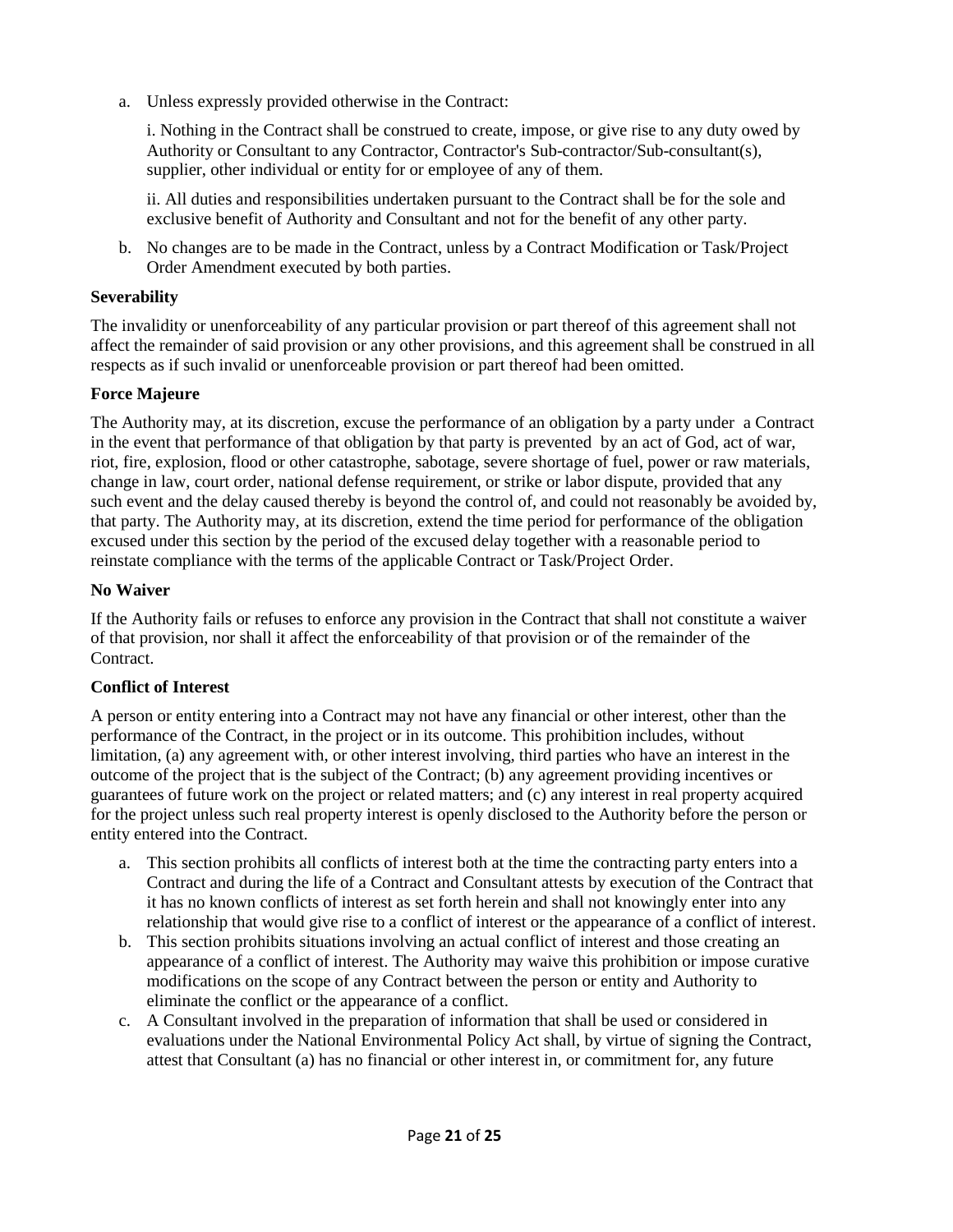contract related to the design or construction of the project or any of its alternatives, (b) has no financial or other interest in said project or its alternatives, or any part thereof, and (c) has no other interest which, under applicable law, would prohibit the selection of said Consultant to prepare an Environmental Assessment, Environmental Impact Statement, or other environmental documents for the project.

d. All determinations made under this section shall be left at the sole discretion of the Authority.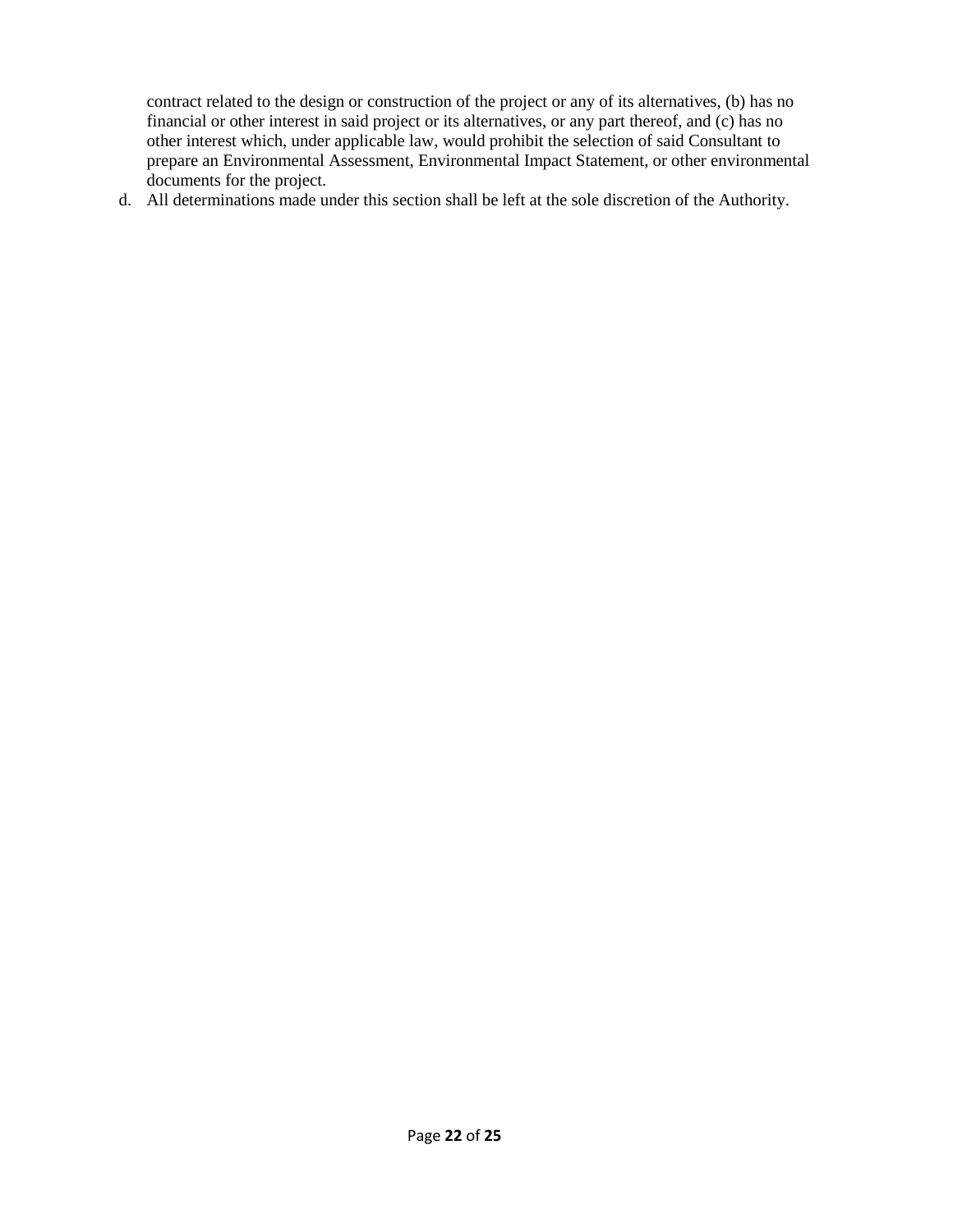### <span id="page-22-0"></span>**Definitions / Abbreviations**

### **Abbreviations**

Abbreviations are defined in the following list. Abbreviations not defined in this Section or otherwise in the Contract shall have the meaning that is commonly accepted in the engineering and construction industry.

| <b>AASHTO</b> | American Association of State Highway and Transportation Officials |
|---------------|--------------------------------------------------------------------|
| <b>BAFO</b>   | <b>Best and Final Offer</b>                                        |
| <b>CFR</b>    | Code of Federal Regulations                                        |
| <b>DBE</b>    | Disadvantaged Business Enterprise                                  |
| EEO           | <b>Equal Employment Opportunity</b>                                |
| <b>MRSA</b>   | Maine Revised Statutes Annotated                                   |
| <b>MTA</b>    | Maine Turnpike Authority                                           |
| <b>MUTCD</b>  | Manual on Uniform Traffic Control Devices                          |
| <b>NEPA</b>   | National Environmental Policy Act                                  |
| <b>OSHA</b>   | Occupational Safety and Health Administration                      |
| P.L.          | Public Law                                                         |
| <b>QBS</b>    | <b>Qualifications Based Selection</b>                              |
| <b>RFP</b>    | <b>Request for Proposal</b>                                        |
| <b>RFQ</b>    | <b>Request for Qualifications</b>                                  |
| <b>USC</b>    | <b>United States Code</b>                                          |
|               |                                                                    |

#### **Definitions**

**As-Built Drawings.** The drawings as issued for construction on which the construction contractor upon completion of the work has shown changes due to contract modifications (Change Orders and Supplemental Agreements), actual site conditions, and other information which the Authority had determined to be significant.

**Authority/MTA.** Maine Turnpike Authority

**Authority Engineering Program Manager.** Maine Turnpike Authority senior staff member in the Engineering Department whose primary function is to oversee the process for selecting and retaining consulting engineering firms.

**Consultant.** An individual or firm under contract to provide non-construction professional services for the Authority.

**Consultant's Managing Principal.** The consultant's representative responsible for supervising its firm's personnel assigned to Maine turnpike projects.

**Contract.** A written binding agreement between the Authority and the Consultant relating to a specific task or project with a defined scope of work and compensation negotiated pursuant to the Engineering Consultant General Conditions. Consultant Contracts can be "stand-alone" or negotiated under the umbrella of a general multi-year Contract.

**Contract Documents.** The Contract Documents representing a specific contract are comprised of the Contract, the Scope of Work under that contract, the Engineering Consultant General Conditions, and any subsequent Task/Project Orders (including the Final Scope of Work for those Task/Project Orders applicable thereto, or Task/Project Order Amendments) or Contract Modifications issued under the Contract.

**Contractor**. An individual or firm, which has been awarded a Construction Contract.

**Deliverables.** A thing of value resulting from a Consultant's performance of services that such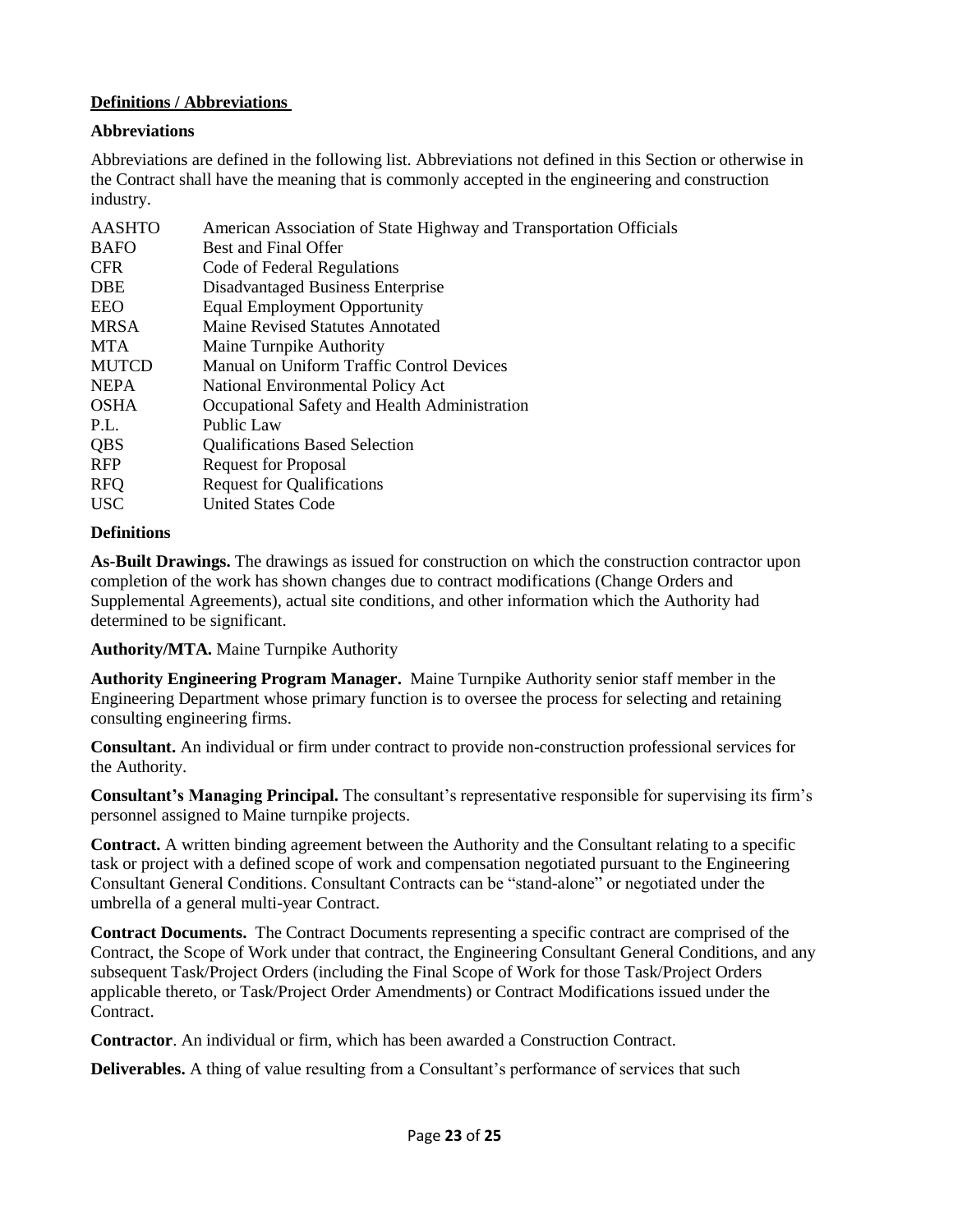Consultant delivers to the Authority in exchange for consideration from the Authority pursuant to the terms of a Contract and respective Task/Project Order.

**Direct Expenses.** Direct expenses such as telephone, tolls, reproduction costs, per diem and approved Sub-consultant(s) costs shall be billed at actual cost. The reimbursable costs for mileage and per diem (lodging which requires overnight stay and meals) shall not exceed the current amount allowed by the United States General Services Administration. This information can be found at (www.gsa.gov). Reproduction of plans for submittal to the Authority shall be charged at actual costs. MTA does not allow any mark-up on direct expenses and Sub-consultant costs.

**Effective Date of Contract.** The date indicated in the Contract on which it becomes effective, but if no such effective date is indicated, it means the date on which the Contract is signed by the last of the two parties to sign.

**Engineering Consulting General Conditions.** General terms, conditions, and procedures that govern how the services will be performed or furnished by Consultant with respect to any Project. General Conditions normally apply to all contracts of the issuing agency. These are differentiated from Special Provisions which would only apply to an individual contract for a specific scope of work.

**Hourly Rate.** The negotiated hourly rate accepted by the Authority for performance of work for the duration of and as defined in the Task/Project Order.

**Indirect Expense.** An expense that is incurred for an entire business enterprise as a unit that cannot be traced directly to a project.

**Lump Sum.** A negotiated payment method. It provides for a price that is not subject to any adjustments because of cost changes the Consultant might encounter in the performance of the services except and unless additional services are authorized under a lump sum Task/Project Order issued under the Contract.

**Notice to Proceed.** A written notice from the Authority to the Consultant stating the date the Consultant can begin work subject to the conditions of the contract. The performance time of the contract starts from the Notice to Proceed date typically in form of Task/Project Order.

**Overhead Costs.** (or indirect expenses) are costs that may benefit or are associated with two or more business activities, but are not specifically allocated to a specific project. Overhead differs from general and administrative costs in that these costs can be associated with a unit based on benefit. Some examples of overhead costs are rent, depreciation, employee recruitment and training, and general or professional insurance policy costs.

**Pre-execution Review.** A financial review of a Consultant's accounting records which are conducted prior to contract execution. The review includes but is not limited to the verification of insurance, and the supportability of overhead rates, and payroll.

**Project.** Any unit of work or study for which a Consultant selection is made and a separate Task/Project Order is entered into under an executed Contract.

**Project Location.** The Authority location, identified in the respective Task/Project Order, where upon, assignment the Consultant may begin charging their time to a project.

**Project Manager.** An employee of the Authority assigned the responsibility for managing project scope, budget, and schedule.

**Proposal.** An offer as part of a negotiation made by a Consultant to the Authority in reply to a Request for Proposal (RFP) which forms the technical and price basis when entering into a mutually binding contract.

**Rates.** The rate paid a Consultant for performance of work.